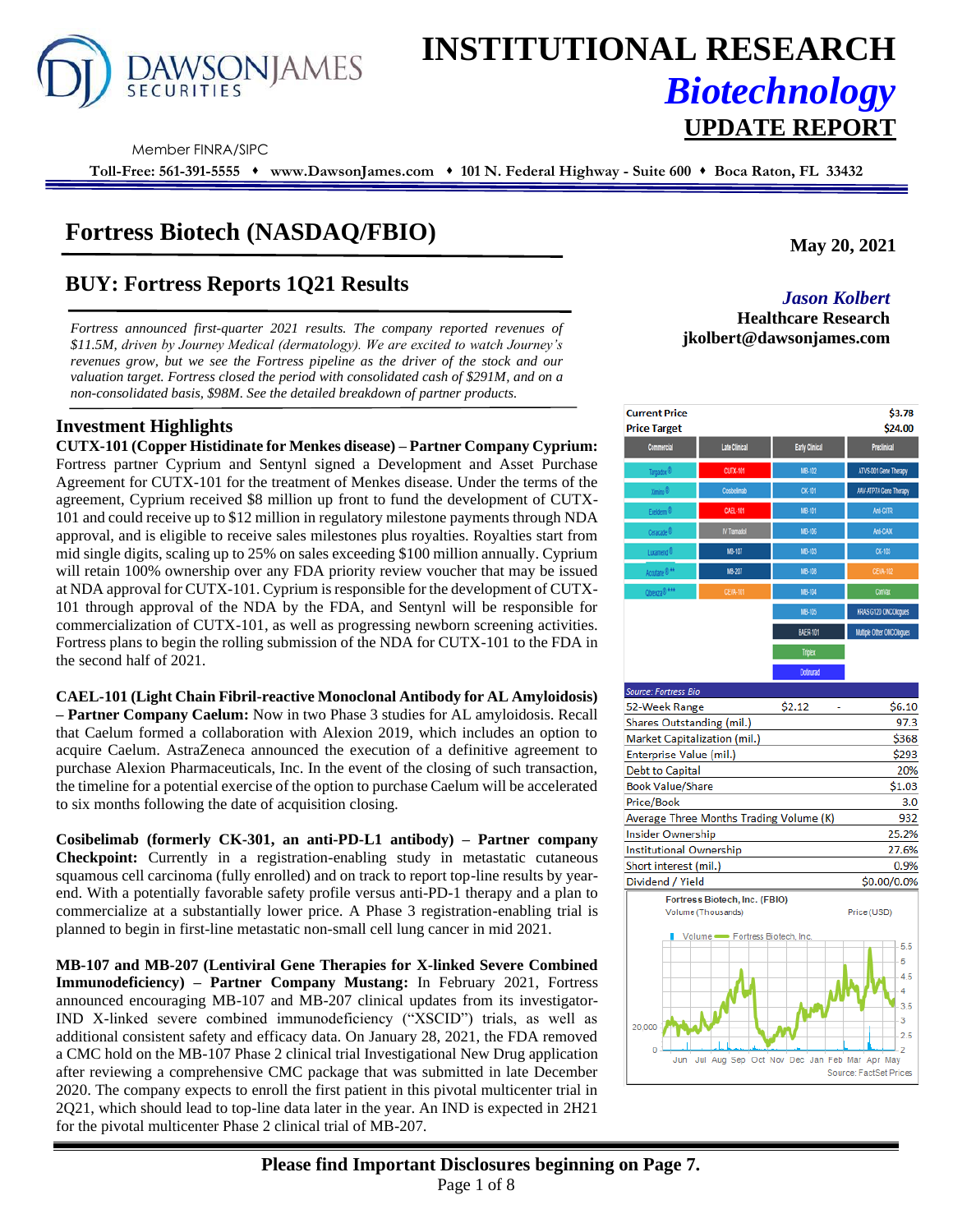

**MB-106 (CD20-targeted CAR T Cell Therapy) Partner Company – Mustang:** In May 2021, Fortress announced that the FDA approved Mustang Bio's IND application to initiate a multicenter Phase 1/2 clinical trial investigating the safety and efficacy of MB-106, a CD20-targeted CAR T for relapsed or refractory B-cell non-Hodgkin lymphomas ("B-NHL") and chronic lymphocytic leukemia ("CLL").

**Dotinurad (Urate Transporter [URAT1] Inhibitor) – Partner company FBIO Acquisition Corp:** In May 2021, Fortress announced an exclusive license agreement with Fuji Yakuhin Co. Ltd. to develop Dotinurad in North America and Europe. Dotinurad is a potential best-in-class urate transporter (URAT1) inhibitor for gout and possibly other hyperuricemic indications including chronic kidney disease and heart failure. Dotinurad (URECE® tablet) was approved in Japan in 2020 as a once-daily oral therapy for gout and hyperuricemia. Dotinurad was efficacious and well-tolerated in more than 500 Japanese patients treated for up to 58 weeks in Phase 3 clinical trials.

**IV Tramadol – Partner Company Avenue Therapeutics:** In October 2020, Avenue Therapeutics announced that it had received a Complete Response Letter from the FDA regarding Avenue's NDA for IV tramadol. The FDA held a Type A meeting with Avenue in November 2020 to discuss the issues outlined in the CRL. On February 12, 2021, Avenue resubmitted its NDA to the FDA for IV tramadol. The NDA resubmission followed the receipt of the official minutes from Avenue's Type A meeting with the FDA. The NDA resubmission included revised language relating to the proposed product label and a report relating to terminal sterilization validation. On February 26, 2021, Avenue received an acknowledgment letter from the FDA stating that Avenue's resubmission of its NDA is a complete, class 1 response to the CRL, and a Prescription Drug User Free Act ("PDUFA") goal date was set for April 12, 2021. On April 13, 2021, Avenue announced that the FDA was still reviewing its NDA for IV tramadol and had not provided a decision regarding the NDA. As of May 1, 2021, Avenue had not received approval from the FDA for IV tramadol. Accordingly, under the Stock Purchase and Merger Agreement ("SPMA"), InvaGen retains an option to consummate the second stage closing until October 31, 2021 (after which Avenue can choose to terminate the SPMA), and also retains the option to terminate the SPMA.

**Valuation:** How to value Fortress? As a reminder, Fortress, as the controlling entity, reports consolidated statements. Our valuation expenses are based on GAAP numbers, but we recognize this is conservative. If we substituted Non-GAAP projections, it would actually result in a higher valuation. There are multiple ways to value a "platform therapeutics company" such as Fortress that has a majority ownership in multiple public companies with the rights to royalties and milestones (such as monetization of a priority voucher), plus the company has its own internal products that are generating revenues and internal private companies that have their own therapeutic pipeline candidates. We choose to model the key products as they exist (inside and outside the company) and project them based on the ownership percentage to the Fortress income statement. We recognize that this is a "model." It is a method to forecast future value, i.e., reporting the revenues of outside companies based on the percentage ownership (not as a 100% consolidated entity), but we do show the consolidated expenses as they are currently reported by Fortress. We view our method as doubly conservative; that is, we cut the revenues but not the expenses. One might argue we need to assess each outside company, determine net income, and apply valuation metrics, based on the projected value of the external company. We leave that for "others" to do, as our purpose is to determine: is their upside to Fortress based on the value of the holding in the external companies, the product royalties, the annual stock dividend, and the internal companies and P&L metrics of Fortress itself? We conclude yes. In our model, we do separate and show our projected revenues, royalties, and milestones. We model external and internal products. We then assume R&D and SG&A based on the current consolidated numbers. We project the share count as well as revenues, expenses, and, ultimately, net income out to 2030. For each individual product, we make certain assumptions about the timing and probability of success and apply these assumptions to our model. We apply a probability of success in our therapeutic models. This ranges from as low as 30% to as high as 70% based on what we feel is the therapeutic risk that the product will advance. In addition to the success factor, we apply a 15% discount rate (r) in our Free Cash Flow to the Firm (FCFF), Discounted EPS (dEPS), and Sum of the Parts (SOP) models. We then average the result and round to the nearest whole number to derive our \$24.00 12-month price target.

**Risks to our thesis include the following:** (1) commercial; (2) regulatory; (3) clinical; (4) financial; and (5) intellectual property. We review these and other risks in the Risk Analysis section of this report.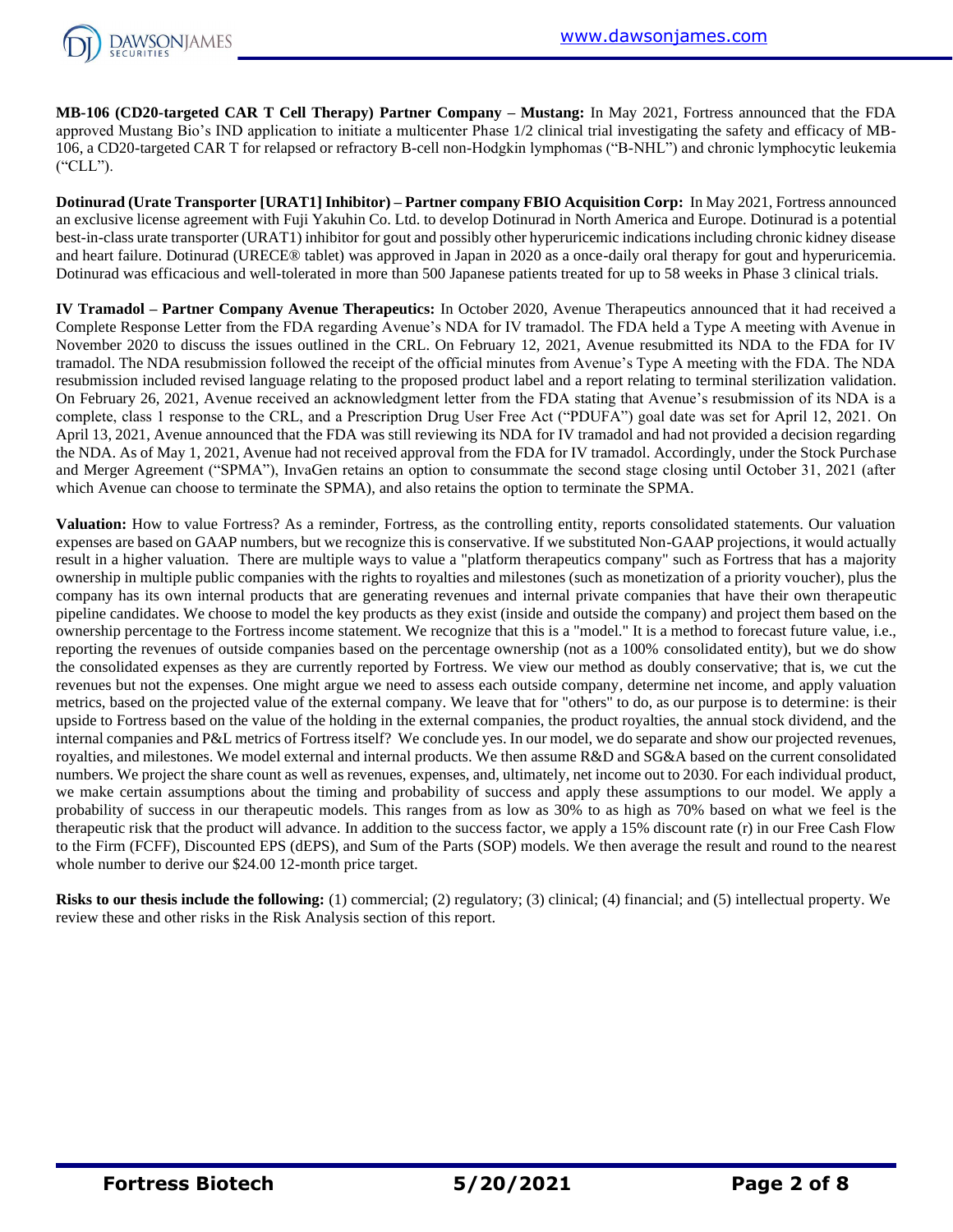

#### **Model Assumptions**

- 1. We recently increased our revenue assumptions for Journey's dermatology franchise.
- 2. We have adjusted our royalty and milestone rates for CUTX-101.
- 3. We recently adjusted our probability of success for Tramadol to 70% with commercialization possible in 2021.
- 4. We model five late-stage therapeutic products (below) and apply to each one its own probability of success factor.
- 5. Each model assumes launch timing, market share, and pricing.
- 6. Models are based on available statistics for prevalence and incidence of the target therapeutic indications.
- 7. Price is based on our understanding of the market and the duration of therapy annually.
- 8. Our model assumes certain milestones are achieved, for example, a voucher associated with Menkes disease program is monetized.

#### **Exhibit 1. Product Models**

| <b>Avenue Therapeutics</b>                              | 2020A      | 2021E         | 2022E           | 2023E         | 2024E            | 2025E             | 2026E            | 2027E            | 2028E              | 2029E               | 2030E            |
|---------------------------------------------------------|------------|---------------|-----------------|---------------|------------------|-------------------|------------------|------------------|--------------------|---------------------|------------------|
| IV Tramadol                                             |            |               |                 |               |                  |                   |                  |                  |                    |                     |                  |
| IV pain relievers market                                | 10,020,010 | 10,030,030    | 10,040,060      | 10,050,100    | 10,060,150       | 10,070,210        | 10,080,281       | 10,090,361       | 10.100.451         | 10,110,552          | 10,120,662       |
| Cost of Therapy                                         |            | \$200.00      | \$200.00        | \$202.00      | \$204.02         | \$206.06          | \$208.12         | \$210.20         | \$212.30           | \$214.43            | \$216.57         |
| Price Change                                            |            |               | 1.0%            | 1.0%          | 1.0%             | 1.0%              | 1.0%             | 1.0%             | 1.0%               | 1.0%                | 1.0%             |
| Market share<br>Patients Treated with a Course          |            | 1%<br>100,300 | 3%<br>301,202   | 6%<br>603,006 | 10%<br>1,006,015 | 20%<br>2,014,042  | 30%<br>3,024,084 | 35%<br>3,531,626 | 40%<br>4,040,180   | 45%<br>4,549,748    | 45%<br>4,554,298 |
| Revenues (000)                                          |            | 20,060        | 60,240          | 121,807       | 205,247          | 415,014           | 629,375          | 742,355          | 857,747            | 975,589             | 986,330          |
| Probability of Success (Phase 3)                        |            | 70%           | 70%             | 70%           | 70%              | 70%               | 70%              | 70%              | 70%                | 70%                 | 70%              |
| <b>Adjusted Revenues (000)</b>                          | Ś          | 14,042        | 42,168<br>- S   | 85,265        | 143,673<br>-Ś    | 290,510<br>.S     | 440,562          | 519,648          | 600,423 \$         | 682,912<br><b>S</b> | 690,431          |
|                                                         |            |               |                 |               |                  |                   |                  |                  |                    |                     |                  |
| <b>Mustang Bio</b>                                      | 2020A      | 2021E         | 2022E           | 2023E         | 2024E            | 2025E             | 2026E            | 2027E            | 2028E              | 2029E               | 2030E            |
| MB-107 "Bubble Boy"                                     |            |               |                 |               |                  |                   |                  |                  |                    |                     |                  |
| Current "Reservoir" patients (U.S. and ex-U.S. markets) |            |               | 1,050           | 1.125         | 900              | 600               | 500              | 575              | 475                | 375                 | 275              |
| New Cases a year (U.S. and ex-U.S. markets)             |            |               | 75              | 75            | 75               | 75                | 75               | 75               | 75                 | 75                  | 75               |
| Market Share Prevalance                                 |            |               | 10%             | 20%           | 35%              | 55%               | 60%              | 65%              | 70%                | 75%                 | 80%              |
| Market Share New Cases                                  |            |               | 10%             | 20%           | 35%              | 55%               | 75%              | 85%              | 90%                | 90%                 | 90%              |
| Total patients treated                                  |            |               | 113             | 240           | 341              | 371               | 356              | 438              | 400                | 349                 | 288              |
| Cost of Therapy (one-time)                              |            |               | 1,500,000<br>s. | 1.500.000     | 1,500,000        | 1,500,000<br>- \$ | 1,500,000<br>.s  | 1.500.000        | 1.500.000 \$<br>S. | 1,500,000 \$        | 1,500,000        |
| Revenues (M)                                            |            |               | 168,750         | 360,000       | 511,875          | 556,875           | 534,375          | 656,250          | 600,000            | 523,125             | 431,250          |
| Probability of Success (Phase 2/3)                      |            |               | 30%             | 30%           | 30%              | 30%               | 30%              | 30%              | 30%                | 30%                 | 30%              |
| Adjusted Revenues (M)                                   |            | .S            | 50,625<br>-S    | 108,000       | 153,563<br>- S   | 167,063<br>- S    | 160,313<br>-S    | 196,875          | 180,000 \$<br>-S   | 156,938<br>-S       | 129,375          |
| Royalty assumed                                         |            |               | 4.5%            | 4.5%          | 4.5%             | 4.5%              | 4.5%             | 4.5%             | 4.5%               | 4.5%                | 4.5%             |
| Royalty revenue (000)                                   |            | $\mathbf{s}$  | $2,278$ \$      | 4,860 \$      | 6,910 \$         | 7,518 \$          | $7,214$ \$       | 8,859 \$         | 8,100 \$           | 7,062 \$            | 5,822            |
| <b>CheckPoint PD-L1 in NSCLC</b>                        | 2020A      | 2021E         | 2022E           | 2023E         | 2024E            | 2025E             | 2026E            | 2027E            | 2028E              | 2029E               | 2030E            |
| Cosibelimab (NSCLC)                                     |            |               |                 |               |                  |                   |                  |                  |                    |                     |                  |
| New cases of lung cancer/year                           | 228,150    | 228,150       | 228,150         | 228,150       | 228,150          | 228,150           | 228,150          | 228,150          | 228,150            | 228,150             | 228,150          |
| Patients - PDL1 Option                                  | 75%        | 75%           | 75%             | 75%           | 75%              | 75%               | 75%              | 75%              | 75%                | 75%                 | 75%              |
| Target patient population                               | 171,113    | 171.113       | 171,113         | 171,113       | 171.113          | 171.113           | 171.113          | 171,113          | 171.113            | 171,113             | 171.113          |
| Market share                                            |            |               |                 | 1%            | 2%               | 4%                | 6%               | 8%               | 10%                | 12%                 | 14%              |

| Patients treated       |      |      |      | 1.711     | 3,422     | 6,845      | 10.267                 | 13,689  | 17.111     | 20,534    | 23,956    |
|------------------------|------|------|------|-----------|-----------|------------|------------------------|---------|------------|-----------|-----------|
| Costs                  |      |      |      | 35,000 S  | 55,000 \$ | 55,000     | 55,000<br>$\mathbf{s}$ | 55,000  | 55,000 \$  | 55,000 \$ | 55,000    |
| Revenues ('000)        |      |      |      | 59.889 S  | 188.224   | 376,448 \$ | 564.671<br>- \$        | 752.895 | 941.119 \$ | 129.343   | 1.317.566 |
| Probability of Success |      |      |      | 50%       | 50%       | 50%        | 50%                    | 50%     | 50%        | 50%       | 50%       |
| Adjusted Revenues (M)  |      |      |      | 29.945 \$ | 94.112 S  | 188.224    | 282.336<br>- 35        | 376,448 | 470.559 \$ | 564,671   | 658,783   |
| Rovalty assumed        | 4.5% | 4.5% | 4.5% | 4.5%      | 4.5%      | 4.5%       | 4.5%                   | 4.5%    | 4.5%       | 4.5%      | 4.5%      |
| Royalty revenue (000)  |      |      |      |           |           | 1.348      | 4.235                  | 8,470   | 12,705 \$  | 16,940    | 21,175    |

| <b>CheckPoint TKI in NSCLC</b>         | 2020A      | 2021E      | 2022E      | 2023E      | 2024E           |            | 2025E      | 2026E              | 2027E            | 2028E              | 2029E      |          | 2030E      |
|----------------------------------------|------------|------------|------------|------------|-----------------|------------|------------|--------------------|------------------|--------------------|------------|----------|------------|
| CK-101 (EGFR mutation + LC)            |            |            |            |            |                 |            |            |                    |                  |                    |            |          |            |
| New cases of lung cancer/year          | 228,150    | 228.150    | 228,150    | 228,150    | 228,150         |            | 228,150    | 228,150            | 228,150          | 228,150            | 228,150    |          | 228,150    |
| Total Lung Cancer Market size (M)      | 19.478.150 | 19,706,300 | 19.934.450 | 20,162,600 | 20,390,750      |            | 20,618,900 | 20,847,050         | 21,075,200       | 21.303.350         | 21,531,500 |          | 21,759,650 |
| Total NSCLC lung cancer                | 16,556,428 | 16.750.355 | 16,944,283 | 17.138.210 | 17,332,138      |            | 17,526,065 | 17,719,993         | 17,913,920       | 18.107.848         | 18,301,775 |          | 18,495,703 |
| % of patients with EGFR/NSCLC patients | 26%        | 26%        | 26%        | 26%        |                 | 26%        | 26%        | 26%                | 26%              | 26%                | 26%        |          | 26%        |
| Patients with EGFR/NSCLC patients      |            |            |            | 59.319     | 59,319          |            | 59.319     | 59,319             | 59,319           | 59,319             | 59,319     |          | 59,319     |
| Market share                           |            |            |            | 5%         |                 | 10%        | 12%        | 14%                | 15%              | 16%                | 17%        |          | 18%        |
| Treated patients (000)                 |            |            |            | 2,966      | 5,932           |            | 7.118      | 8,305              | 8,898            | 9.491              | 10,084     |          | 10,677     |
| Cost (competition=\$15,240/month)      |            |            |            | 182,880 \$ |                 | 182,880 \$ | 182,880    | 182,880 \$<br>- \$ | 182,880          | 182,880 \$<br>- \$ | 182,880 \$ |          | 182,880    |
| Revenues ('000)                        |            |            |            | 542.413    | .084.826<br>- S |            | 1.301.791  | 1,518,756<br>- 55  | ,627,239<br>- 55 | .735.721 \$<br>-55 | 1,844,204  | .s       | 1,952,687  |
| Probability of Success                 |            |            |            | 30%        |                 | 30%        | 30%        | 30%                | 30%              | 30%                | 30%        |          | 30%        |
| Adjusted Revenues (000)                |            |            |            | 162,724 \$ | 325,448 \$      |            | 390,537    | 455,627<br>- S     | 488,172<br>-S    | 520,716 \$<br>-S   | 553,261    |          | 585,806    |
| Royalty assumed                        |            |            |            | 4.5%       | 4.5%            |            | 4.5%       | 4.5%               | 4.5%             | 4.5%               | 4.5%       |          | 4.5%       |
| Royalty revenue (000)                  |            |            |            | 7.323 S    |                 | 14.645 S   | 17,574 \$  | $20,503$ \$        | 21,968           | 23.432 \$<br>- \$  | 24,897     | <b>S</b> | 26,361     |
|                                        |            |            |            |            |                 |            |            |                    |                  |                    |            |          |            |

| <b>Cyprium Therapeutics (private)</b> | 2020A | 2021E  | 2022E     | 2023E     | 2024E     | 2025E      | 2026E                   | 2027E          | 2028E      | 2029E        | 2030E   |
|---------------------------------------|-------|--------|-----------|-----------|-----------|------------|-------------------------|----------------|------------|--------------|---------|
| CUTX-101 (Menkes Disease)             |       |        |           |           |           |            |                         |                |            |              |         |
| Prevalance (USA)                      | 2,720 | 2,720  | 2,720     | 2,720     | 2,720     | 2,720      | 2,720                   | 2,720          | 2,720      | 2,720        | 2,720   |
| Incidence annualy (USA)               | 3,000 | 3,000  | 3,000     | 3,000     | 3,000     | 3,000      | 3,000                   | 3,000          | 3,000      | 3,000        | 3,000   |
| Target patient population             | 2,500 | 2,500  | 2,500     | 2,500     | 2,500     | 2,500      | 2,500                   | 2,500          | 2,500      | 2,500        | 2,500   |
| Market share                          | 0%    | 0%     | 10%       | 30%       | 50%       | 70%        | 80%                     | 80%            | 80%        | 80%          | 80%     |
| Patients treated                      |       |        | 250       | 750       | 1,250     | 1,750      | 2,000                   | 2,000          | 2,000      | 2,000        | 2,000   |
| Price                                 |       |        | 300,000   | 300,000   | 300,000   | 300,000    | 300,000                 | 300,000        | 300,000    | 300,000      | 300,000 |
| Revenues (000)                        |       |        | 75,000    | 225,000   | 375,000   | 525,000    | 600,000                 | 600,000        | 600,000    | 600,000      | 600,000 |
| Probability of Success                |       |        | 30%       | 30%       | 30%       | 30%        | 30%                     | 30%            | 30%        | 30%          | 30%     |
| Adjusted Revenues (M)                 |       |        | 22,500 \$ | 67,500 \$ | 112,500   | 157,500 \$ | 180,000<br>- S          | 180,000<br>s   | 180,000 \$ | 180,000      | 180,000 |
| Royalty assumed                       |       | 25.0%  | 6.0%      | 17.0%     | 25.0%     | 25.0%      | 25.0%                   | 25.0%          | 25.0%      | 25.0%        | 25.0%   |
| Rovalty revenue (000)                 |       | $-$    | 1.350 S   | 11.475 \$ | 28.125 \$ | 39,375 \$  | 45,000<br>$\mathcal{S}$ | 45,000<br>- \$ | 45,000 \$  | 45,000<br>S. | 45,000  |
| <b>Milestone Revenues</b>             |       | 11,000 | 9,000     | 50,000    | 50,000    | 50,000     | 50,000<br>-S            | 35,000         |            |              |         |

*Source: Dawson James estimates, company reports*

**Fortress Biotech 5/20/2021 Page 3 of 8**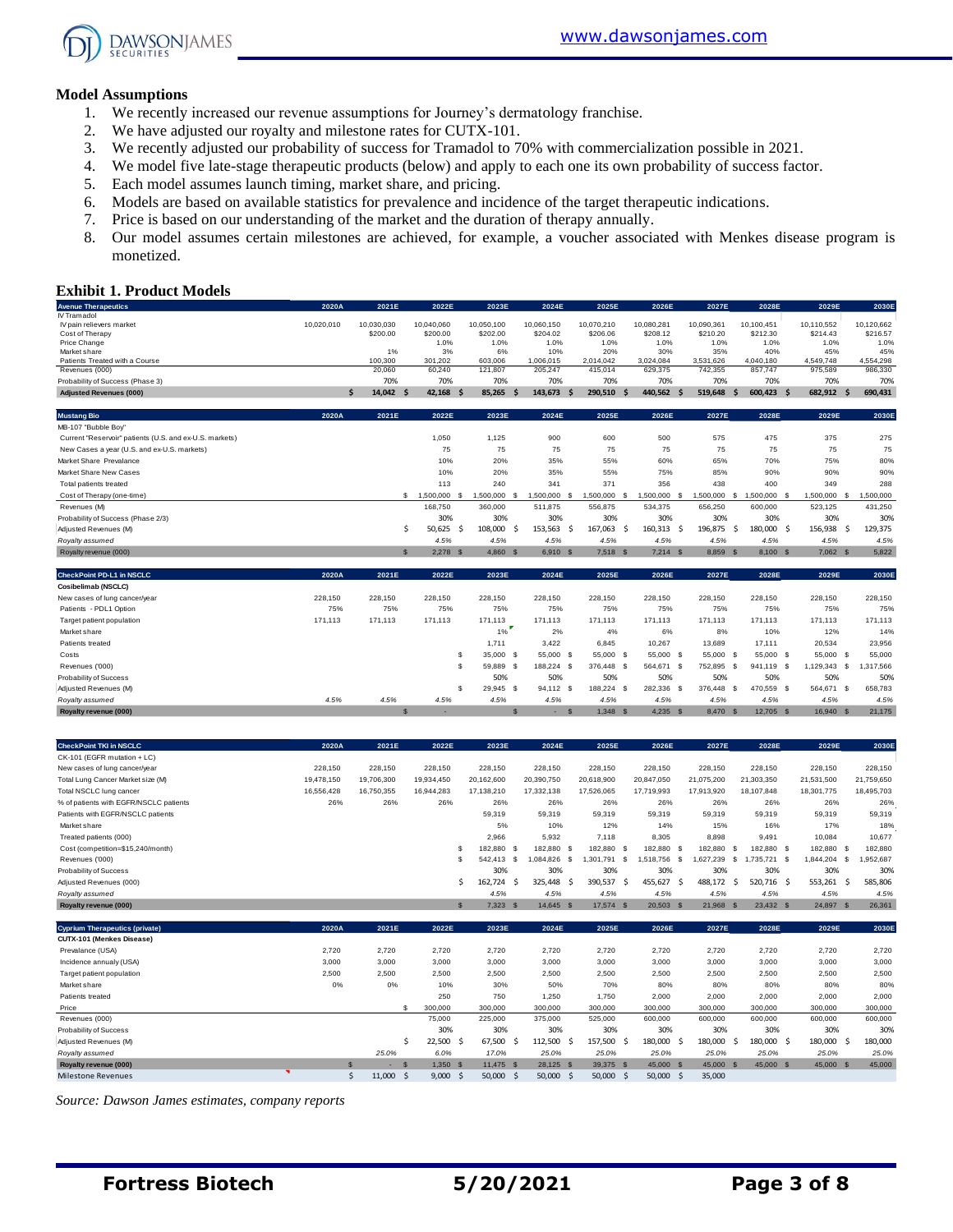

#### **Exhibit 2. Income Statement**

| 42,168<br>85.265<br>143,673<br>290,510<br>440.562<br>519,648<br>600,423<br>682,912<br>690,431<br>Avenue Therapeutics: IV Tramadol end use sales<br>\$.<br>s<br>\$<br>- 5<br>32%<br>Percent Owned by Fortress<br>32%<br>32%<br>32%<br>32%<br>32%<br>32%<br>32%<br>32%<br>32 <sup>6</sup><br>32'<br>32 <sup>6</sup><br>32 <sup>6</sup><br>$32^{\circ}$<br>32 <sup>6</sup><br>$32^{\circ}$<br>166,288<br>192,135<br>218,532<br>220,938<br><b>Revenues Attributed back to Fortress</b><br>13.494<br>27,285<br>45,975<br>92.963<br>140.980<br>Mustang Bio - Bubble Boy (MB-107)<br>50,625<br>108,000<br>153,563<br>167,063<br>160,313<br>196,875<br>180,000<br>156,938<br>129,375<br>\$.<br>30%<br>30%<br>Percent Owned by Fortress<br>30%<br>30%<br>30%<br>30%<br>30%<br>30%<br>30%<br>30%<br>30 <sup>o</sup><br>30%<br>30 <sup>°</sup><br>30%<br>30%<br>30%<br><b>Revenues Attributed back to Fortress</b><br>$\overline{0}$<br>15.188<br>32,400<br>46.069<br>50.119<br>48.094<br>59,063<br>54,000<br>47.081<br>38,813<br>- 0<br>s<br>-\$<br>$\sim$<br>\$<br>s.<br>¢<br>$\sim$<br>22,500<br>67.500<br>112,500<br>157,500<br>180,000<br>180,000<br>180,000<br>¢<br>180,000<br>180,000<br>-<br>$\hat{\mathbf{z}}$<br>Percent Owned by Fortress<br>89%<br>89%<br>89%<br>89%<br>89%<br>89%<br>89%<br>89%<br>89%<br>89%<br>89%<br>899<br>89%<br>899<br>89%<br>89%<br><b>Revenues Attributed back to Fortress</b><br>$\mathbf 0$<br>20,025<br>60.075<br>100,125<br>140,175<br>160,200<br>160,200<br>160,200<br>160,200<br>160,200<br>$\mathbf{0}$<br>$\mathbf{0}$<br>$\mathbf 0$<br>188,224<br>282,336<br>376,448<br>470,559<br>564,671<br>658,783<br>29.945<br>94.112<br>- \$<br>32%<br>32%<br>32%<br>32%<br>32%<br>32%<br>32%<br>32%<br>32%<br>32 <sub>9</sub><br>32%<br>32%<br>32%<br>32%<br>$32^\circ$<br>329<br>90.347<br>150.579<br>180.695<br>210.811<br>9.582<br>30.116<br>60.232<br>120.463<br>162,724<br>325,448<br>390,537<br>455,627<br>488,172<br>520,716<br>553,261<br>585,806<br>s<br>32%<br>32%<br>32%<br>32%<br>32%<br>32%<br>32%<br>32%<br>32%<br>32 <sup>o</sup><br>32%<br>32%<br>32%<br>32%<br>32%<br>32%<br><b>Revenues Attributed back to Fortress</b><br>52,072<br>104,143<br>124,972<br>145,801<br>156,215<br>166,629<br>177,044<br>187,458<br>34.921<br>44.531<br>10.719<br>13.894<br>12.825<br>15,999<br>53.437<br>58.780<br>71,124<br>94.667<br>114,547<br>126,001<br>64.659<br>78.237<br>86.061<br>104.133<br>Percent Owned by Fortress<br>100%<br>100%<br>100%<br>100%<br>100%<br>100%<br>100%<br>100%<br>100%<br>100%<br>100%<br>100%<br>100%<br>100%<br>100%<br>100%<br>10,719<br>15,999<br>53,437<br>58,780<br>94.667<br>114,547<br>126,001<br><b>Revenues Attributed back to Fortress</b><br>34.921<br>44.531<br>13,894<br>12,825<br>64.659<br>71,124<br>78,237<br>86.061<br>104,133<br>Other Revenue Back to Fortress<br>1,708<br>1,068<br>868<br>282<br>294<br>(269)<br>1,175<br>1,292<br>1,422<br>1,564<br>1,720<br>1,892<br>2,081<br>2,289<br>2,518<br>2,770<br><b>Fortress Revenues</b><br>36,629<br>45,599<br>11,587<br>14,176<br>13,119<br>15,731<br>54,613<br>108,779<br>247,494<br>399,116<br>548,417<br>673,374<br>758,976<br>829,966<br>900,616<br>946,990<br>Avenue Therapeutic (IV Tramadol) Royalties (4.5% on sales > \$325M)<br>\$<br>Associate Milestones<br>Mustang Bio - Bubble Boy (MB-107) Prob. Adj. Royalties - 4.5%<br>2.278<br>\$ 6.910.31<br>8,859<br>7.062<br>5,822<br>-S<br>4.860<br>S.<br>7,518<br>7,214<br>s<br>8,100<br>s<br>- \$<br>IS.<br>s<br>Associate Milestones<br>Cyprium - CUTX-101 Menke's Disease - Prob. Adj. Royalties - 4.5%<br>1,350<br>39,375<br>45,000<br>45,000<br>s<br>11.475<br>28.125<br>l \$<br>45,000<br>s<br><sub>S</sub><br>S.<br>45,000<br>$\mathbf{s}$<br>45,000<br>s.<br>10,000<br>-S<br>10,000<br>10,000<br>S.<br>10,000<br>10,000<br>s<br>10,000<br>10,000<br>s<br>10,000<br><b>S</b><br>10,000<br>s.<br>IS.<br>s<br>CheckPoint (Cosibelmab PD-L1) - Prob. Adj. Royalties - 4.5%<br>4,235<br>1,348<br>8,470<br>12,705<br>16,940<br>21,175<br>£.<br>$\sim$<br>s<br>-S<br>s.<br>$\mathcal{S}$<br>17,574<br>7,323<br>14,645<br>20,503<br>s<br>21,968<br>s<br>23,432<br>\$.<br>24,897<br>$\mathbf{\hat{s}}$<br>26,361<br>Ś.<br>$\mathbf{S}$<br>$\mathcal{S}$<br>9.000<br>11,000<br>11,000<br>50.000<br>50,000<br>50,000<br>50,000<br>35,000<br><b>Total Royalties &amp; Milestones</b><br>108,358<br>11,587<br>11,000<br>22,587<br>22,628<br>83,658<br>109,680<br>125,815<br>136,952<br>129,297<br>99,237<br>103,899<br><b>Expenses</b><br><b>Fortress</b><br>10,532<br>3,200<br>11,756<br>18,933<br>20,827<br>25,200<br>Costs of Goods Sold (Journey Medical)<br>14.594<br>3.908<br>2.779<br>2.565<br>12,452<br>12,932<br>14,225<br>15,647<br>17.212<br>22,909<br>%COGS<br>339<br>20%<br>29'<br>20%<br>20%<br>20 <sup>°</sup><br>23 <sup>6</sup><br>20%<br><b>20°</b><br>20%<br>20°<br>$20^{\circ}$<br>20 <sup>6</sup><br><b>20%</b><br>$20^{\circ}$<br>20%<br><b>Research and Development (Consolidated)</b><br>75,236<br>64,108<br>20,154<br>16,155<br>17,501<br>18,175<br>67,313<br>70,679<br>74,213<br>77,924<br>81,820<br>85,911<br>90,206<br>94,717<br>99,453<br>104,425<br>2,780<br>2,866<br>11,735<br>39,475<br>1,606<br>2,880<br>3,120<br>3,240<br>16,000<br>16,800<br>17,640<br>18,522<br>21,442<br>22,514<br>23,639<br>6,090<br>1.820<br>12,000<br>19.448<br>20.42<br>55,590<br>61,166<br>17.542<br>16,221<br>14,350<br>14,277<br>62,389<br>63,637<br>64,910<br>66,208<br>67,532<br>68,883<br>70,261<br>71,666<br>73,099<br>74,561<br>23.341<br>Avenue<br>234<br>651<br>25,659<br>6810<br>1,184<br>147.448<br>156,066<br>162,072<br>168,855<br>183,521<br>38,891<br>175,997<br>191,454<br>199,821<br>217,975<br>227,826<br>42.146<br>41.604<br>38.035<br>37,536<br>208.651<br>69.164<br>110,819<br>(96, 546)<br>(30, 017)<br>(12, 859)<br>(24, 417)<br>(23, 160)<br>(90, 454)<br>(30, 665)<br>162,297<br>332,800<br>490,710<br>618,873<br>688,452<br>720,553<br>786,541<br>827,523<br>(23, 565)<br>2,559<br>2,687<br>227<br>677<br>734<br>762<br>2,821<br>2,962<br>3,110<br>3,266<br>3,429<br>3,601<br>3,781<br>3,970<br>4,168<br>4,377<br>(11, 849)<br>(12.441)<br>(2.189)<br>(3, 135)<br>(3, 397)<br>(3, 527)<br>(13,064)<br>(13, 717)<br>(14, 403)<br>(15, 123)<br>(15, 879)<br>(16, 673)<br>(17,506)<br>(18, 382)<br>(19, 301)<br>(20, 266)<br>(1, 147)<br>5,913<br>5,913<br>Change in FV of subsidiary convertible note<br>Change in FV of investments<br>(27)<br>533<br>18,476<br>9,159<br>(10, 369)<br>3,951<br>(2, 458)<br>(2,663)<br>(2,765)<br>(4,329)<br>(10, 754)<br>(11, 292)<br>(11, 857)<br>(12, 449)<br>(13,072)<br>(13, 726)<br>(14, 412)<br>(15, 132)<br>(15,889)<br>811,634<br>(101, 660)<br>(130.480)<br>(26,066)<br>(25, 926)<br>(94, 783)<br>(41, 419)<br>151,005<br>320,943<br>478,261<br>605,801<br>674,727<br>706,141<br>(15.317)<br>(27.080)<br>771,409<br>32,094<br>71,739<br>109,044<br>134,945<br>148,290<br>177,424<br>202,908<br>0%<br>0%<br><b>Tax Rate</b><br>$\mathbf{O}^{\prime}$<br>O <sup>o</sup><br>0%<br>0%<br>0%<br>0%<br>O <sup>s</sup><br>10%<br>159<br>18%<br>20%<br>219<br>239<br>259<br>406,522<br>496,757<br>(101, 660)<br>30,48<br>(15, 317)<br>(25, 926)<br>(94, 783)<br>(41, 419)<br>151,005<br>288.849<br>539,781<br>557,851<br>593,985<br>608,725<br>26,066<br>(27,080)<br>(35.842)<br>55,264<br>17,244<br>13,927<br>15,087<br>15,667<br>58,027<br>56,286<br>52,909<br>49,735<br>46,751<br>43,946<br>41,309<br>38,830<br>36,500<br>34,310<br>Less: net loss attributable to non-controlling interests<br>61.700<br>643,036<br>(53.560<br>(8.822)<br>(11.993)<br>(10, 258)<br>14.867<br>203.914<br>338.584<br>453,272<br>540,702<br>581,090<br>596.682<br>630.485<br>(39.960)<br>(1.391)<br>(32.464)<br>(0.76)<br>(0.11)<br>(0.02)<br>(0.15)<br>(0.13)<br>(0.40)<br>0.18<br>2.50<br>4.13<br>5.51<br>6.55<br>7.17<br>7.54<br>7.66<br>(0.73)<br>7.01<br>(0.02)<br>2.50<br>5.51<br>6.55<br>7.66<br>(0.60)<br>(0.76)<br>(0.11)<br>(0.15)<br>(0.13)<br>(0.40)<br>0.18<br>4.13<br>7.01<br>7.17<br>7.54<br>(0.50)<br>81,297<br>54.711<br>71.077<br>80.852<br>80.933<br>81.013<br>81.094<br>80.973<br>81.623<br>81.950<br>82.278<br>82.608<br>82.939<br>83.271<br>83,605<br>83,940<br>Wgtd Avg Shrs (Dil) - '000s<br>65.502<br>71.077<br>80,852<br>80,933<br>81,013<br>81.094<br>80.973<br>81,297<br>81,623<br>81,950<br>82.278<br>82,608<br>82.939<br>83,271<br>83,605<br>83,940 |                                                       | 2019A | 2020A |  |  |  |  |  | 20275 | <b>2028F</b> |  |
|-------------------------------------------------------------------------------------------------------------------------------------------------------------------------------------------------------------------------------------------------------------------------------------------------------------------------------------------------------------------------------------------------------------------------------------------------------------------------------------------------------------------------------------------------------------------------------------------------------------------------------------------------------------------------------------------------------------------------------------------------------------------------------------------------------------------------------------------------------------------------------------------------------------------------------------------------------------------------------------------------------------------------------------------------------------------------------------------------------------------------------------------------------------------------------------------------------------------------------------------------------------------------------------------------------------------------------------------------------------------------------------------------------------------------------------------------------------------------------------------------------------------------------------------------------------------------------------------------------------------------------------------------------------------------------------------------------------------------------------------------------------------------------------------------------------------------------------------------------------------------------------------------------------------------------------------------------------------------------------------------------------------------------------------------------------------------------------------------------------------------------------------------------------------------------------------------------------------------------------------------------------------------------------------------------------------------------------------------------------------------------------------------------------------------------------------------------------------------------------------------------------------------------------------------------------------------------------------------------------------------------------------------------------------------------------------------------------------------------------------------------------------------------------------------------------------------------------------------------------------------------------------------------------------------------------------------------------------------------------------------------------------------------------------------------------------------------------------------------------------------------------------------------------------------------------------------------------------------------------------------------------------------------------------------------------------------------------------------------------------------------------------------------------------------------------------------------------------------------------------------------------------------------------------------------------------------------------------------------------------------------------------------------------------------------------------------------------------------------------------------------------------------------------------------------------------------------------------------------------------------------------------------------------------------------------------------------------------------------------------------------------------------------------------------------------------------------------------------------------------------------------------------------------------------------------------------------------------------------------------------------------------------------------------------------------------------------------------------------------------------------------------------------------------------------------------------------------------------------------------------------------------------------------------------------------------------------------------------------------------------------------------------------------------------------------------------------------------------------------------------------------------------------------------------------------------------------------------------------------------------------------------------------------------------------------------------------------------------------------------------------------------------------------------------------------------------------------------------------------------------------------------------------------------------------------------------------------------------------------------------------------------------------------------------------------------------------------------------------------------------------------------------------------------------------------------------------------------------------------------------------------------------------------------------------------------------------------------------------------------------------------------------------------------------------------------------------------------------------------------------------------------------------------------------------------------------------------------------------------------------------------------------------------------------------------------------------------------------------------------------------------------------------------------------------------------------------------------------------------------------------------------------------------------------------------------------------------------------------------------------------------------------------------------------------------------------------------------------------------------------------------------------------------------------------------------------------------------------------------------------------------------------------------------------------------------------------------------------------------------------------------------------------------------------------------------------------------------------------------------------------------------------------------------------------------------------------------------------------------------------------------------------------------------------------------------------------------------------------------------------------------------------------------------------------------------------------------------------------------------------------------------------------------------------------------------------------------------------------------------------------------------------------------------------------------------------------------------------------------------------------------------------------------------------------------------------------------------------------------------------------------------------------------------------------------------------------------------------------------------------------------------------------------------------------------------------------------------------------------------------------------------------------------------------------------------------------------------------------------------------------------------------------------------------------------------------------------------------------------------------------------------------------------------------------------------------------------------------------------------------------------------------------------------------------------------------------------------------------------------------------------------------------------------------------------------------------------------------------------------------------------------------------------------------|-------------------------------------------------------|-------|-------|--|--|--|--|--|-------|--------------|--|
|                                                                                                                                                                                                                                                                                                                                                                                                                                                                                                                                                                                                                                                                                                                                                                                                                                                                                                                                                                                                                                                                                                                                                                                                                                                                                                                                                                                                                                                                                                                                                                                                                                                                                                                                                                                                                                                                                                                                                                                                                                                                                                                                                                                                                                                                                                                                                                                                                                                                                                                                                                                                                                                                                                                                                                                                                                                                                                                                                                                                                                                                                                                                                                                                                                                                                                                                                                                                                                                                                                                                                                                                                                                                                                                                                                                                                                                                                                                                                                                                                                                                                                                                                                                                                                                                                                                                                                                                                                                                                                                                                                                                                                                                                                                                                                                                                                                                                                                                                                                                                                                                                                                                                                                                                                                                                                                                                                                                                                                                                                                                                                                                                                                                                                                                                                                                                                                                                                                                                                                                                                                                                                                                                                                                                                                                                                                                                                                                                                                                                                                                                                                                                                                                                                                                                                                                                                                                                                                                                                                                                                                                                                                                                                                                                                                                                                                                                                                                                                                                                                                                                                                                                                                                                                                                                                                                                                                                                                                                                                                                                                                                                                                                                                                                                                                                                                                                                                                                                         | Probability Revenue Forecast: ('000)                  |       |       |  |  |  |  |  |       |              |  |
|                                                                                                                                                                                                                                                                                                                                                                                                                                                                                                                                                                                                                                                                                                                                                                                                                                                                                                                                                                                                                                                                                                                                                                                                                                                                                                                                                                                                                                                                                                                                                                                                                                                                                                                                                                                                                                                                                                                                                                                                                                                                                                                                                                                                                                                                                                                                                                                                                                                                                                                                                                                                                                                                                                                                                                                                                                                                                                                                                                                                                                                                                                                                                                                                                                                                                                                                                                                                                                                                                                                                                                                                                                                                                                                                                                                                                                                                                                                                                                                                                                                                                                                                                                                                                                                                                                                                                                                                                                                                                                                                                                                                                                                                                                                                                                                                                                                                                                                                                                                                                                                                                                                                                                                                                                                                                                                                                                                                                                                                                                                                                                                                                                                                                                                                                                                                                                                                                                                                                                                                                                                                                                                                                                                                                                                                                                                                                                                                                                                                                                                                                                                                                                                                                                                                                                                                                                                                                                                                                                                                                                                                                                                                                                                                                                                                                                                                                                                                                                                                                                                                                                                                                                                                                                                                                                                                                                                                                                                                                                                                                                                                                                                                                                                                                                                                                                                                                                                                                         |                                                       |       |       |  |  |  |  |  |       |              |  |
|                                                                                                                                                                                                                                                                                                                                                                                                                                                                                                                                                                                                                                                                                                                                                                                                                                                                                                                                                                                                                                                                                                                                                                                                                                                                                                                                                                                                                                                                                                                                                                                                                                                                                                                                                                                                                                                                                                                                                                                                                                                                                                                                                                                                                                                                                                                                                                                                                                                                                                                                                                                                                                                                                                                                                                                                                                                                                                                                                                                                                                                                                                                                                                                                                                                                                                                                                                                                                                                                                                                                                                                                                                                                                                                                                                                                                                                                                                                                                                                                                                                                                                                                                                                                                                                                                                                                                                                                                                                                                                                                                                                                                                                                                                                                                                                                                                                                                                                                                                                                                                                                                                                                                                                                                                                                                                                                                                                                                                                                                                                                                                                                                                                                                                                                                                                                                                                                                                                                                                                                                                                                                                                                                                                                                                                                                                                                                                                                                                                                                                                                                                                                                                                                                                                                                                                                                                                                                                                                                                                                                                                                                                                                                                                                                                                                                                                                                                                                                                                                                                                                                                                                                                                                                                                                                                                                                                                                                                                                                                                                                                                                                                                                                                                                                                                                                                                                                                                                                         |                                                       |       |       |  |  |  |  |  |       |              |  |
|                                                                                                                                                                                                                                                                                                                                                                                                                                                                                                                                                                                                                                                                                                                                                                                                                                                                                                                                                                                                                                                                                                                                                                                                                                                                                                                                                                                                                                                                                                                                                                                                                                                                                                                                                                                                                                                                                                                                                                                                                                                                                                                                                                                                                                                                                                                                                                                                                                                                                                                                                                                                                                                                                                                                                                                                                                                                                                                                                                                                                                                                                                                                                                                                                                                                                                                                                                                                                                                                                                                                                                                                                                                                                                                                                                                                                                                                                                                                                                                                                                                                                                                                                                                                                                                                                                                                                                                                                                                                                                                                                                                                                                                                                                                                                                                                                                                                                                                                                                                                                                                                                                                                                                                                                                                                                                                                                                                                                                                                                                                                                                                                                                                                                                                                                                                                                                                                                                                                                                                                                                                                                                                                                                                                                                                                                                                                                                                                                                                                                                                                                                                                                                                                                                                                                                                                                                                                                                                                                                                                                                                                                                                                                                                                                                                                                                                                                                                                                                                                                                                                                                                                                                                                                                                                                                                                                                                                                                                                                                                                                                                                                                                                                                                                                                                                                                                                                                                                                         |                                                       |       |       |  |  |  |  |  |       |              |  |
|                                                                                                                                                                                                                                                                                                                                                                                                                                                                                                                                                                                                                                                                                                                                                                                                                                                                                                                                                                                                                                                                                                                                                                                                                                                                                                                                                                                                                                                                                                                                                                                                                                                                                                                                                                                                                                                                                                                                                                                                                                                                                                                                                                                                                                                                                                                                                                                                                                                                                                                                                                                                                                                                                                                                                                                                                                                                                                                                                                                                                                                                                                                                                                                                                                                                                                                                                                                                                                                                                                                                                                                                                                                                                                                                                                                                                                                                                                                                                                                                                                                                                                                                                                                                                                                                                                                                                                                                                                                                                                                                                                                                                                                                                                                                                                                                                                                                                                                                                                                                                                                                                                                                                                                                                                                                                                                                                                                                                                                                                                                                                                                                                                                                                                                                                                                                                                                                                                                                                                                                                                                                                                                                                                                                                                                                                                                                                                                                                                                                                                                                                                                                                                                                                                                                                                                                                                                                                                                                                                                                                                                                                                                                                                                                                                                                                                                                                                                                                                                                                                                                                                                                                                                                                                                                                                                                                                                                                                                                                                                                                                                                                                                                                                                                                                                                                                                                                                                                                         |                                                       |       |       |  |  |  |  |  |       |              |  |
|                                                                                                                                                                                                                                                                                                                                                                                                                                                                                                                                                                                                                                                                                                                                                                                                                                                                                                                                                                                                                                                                                                                                                                                                                                                                                                                                                                                                                                                                                                                                                                                                                                                                                                                                                                                                                                                                                                                                                                                                                                                                                                                                                                                                                                                                                                                                                                                                                                                                                                                                                                                                                                                                                                                                                                                                                                                                                                                                                                                                                                                                                                                                                                                                                                                                                                                                                                                                                                                                                                                                                                                                                                                                                                                                                                                                                                                                                                                                                                                                                                                                                                                                                                                                                                                                                                                                                                                                                                                                                                                                                                                                                                                                                                                                                                                                                                                                                                                                                                                                                                                                                                                                                                                                                                                                                                                                                                                                                                                                                                                                                                                                                                                                                                                                                                                                                                                                                                                                                                                                                                                                                                                                                                                                                                                                                                                                                                                                                                                                                                                                                                                                                                                                                                                                                                                                                                                                                                                                                                                                                                                                                                                                                                                                                                                                                                                                                                                                                                                                                                                                                                                                                                                                                                                                                                                                                                                                                                                                                                                                                                                                                                                                                                                                                                                                                                                                                                                                                         |                                                       |       |       |  |  |  |  |  |       |              |  |
|                                                                                                                                                                                                                                                                                                                                                                                                                                                                                                                                                                                                                                                                                                                                                                                                                                                                                                                                                                                                                                                                                                                                                                                                                                                                                                                                                                                                                                                                                                                                                                                                                                                                                                                                                                                                                                                                                                                                                                                                                                                                                                                                                                                                                                                                                                                                                                                                                                                                                                                                                                                                                                                                                                                                                                                                                                                                                                                                                                                                                                                                                                                                                                                                                                                                                                                                                                                                                                                                                                                                                                                                                                                                                                                                                                                                                                                                                                                                                                                                                                                                                                                                                                                                                                                                                                                                                                                                                                                                                                                                                                                                                                                                                                                                                                                                                                                                                                                                                                                                                                                                                                                                                                                                                                                                                                                                                                                                                                                                                                                                                                                                                                                                                                                                                                                                                                                                                                                                                                                                                                                                                                                                                                                                                                                                                                                                                                                                                                                                                                                                                                                                                                                                                                                                                                                                                                                                                                                                                                                                                                                                                                                                                                                                                                                                                                                                                                                                                                                                                                                                                                                                                                                                                                                                                                                                                                                                                                                                                                                                                                                                                                                                                                                                                                                                                                                                                                                                                         |                                                       |       |       |  |  |  |  |  |       |              |  |
|                                                                                                                                                                                                                                                                                                                                                                                                                                                                                                                                                                                                                                                                                                                                                                                                                                                                                                                                                                                                                                                                                                                                                                                                                                                                                                                                                                                                                                                                                                                                                                                                                                                                                                                                                                                                                                                                                                                                                                                                                                                                                                                                                                                                                                                                                                                                                                                                                                                                                                                                                                                                                                                                                                                                                                                                                                                                                                                                                                                                                                                                                                                                                                                                                                                                                                                                                                                                                                                                                                                                                                                                                                                                                                                                                                                                                                                                                                                                                                                                                                                                                                                                                                                                                                                                                                                                                                                                                                                                                                                                                                                                                                                                                                                                                                                                                                                                                                                                                                                                                                                                                                                                                                                                                                                                                                                                                                                                                                                                                                                                                                                                                                                                                                                                                                                                                                                                                                                                                                                                                                                                                                                                                                                                                                                                                                                                                                                                                                                                                                                                                                                                                                                                                                                                                                                                                                                                                                                                                                                                                                                                                                                                                                                                                                                                                                                                                                                                                                                                                                                                                                                                                                                                                                                                                                                                                                                                                                                                                                                                                                                                                                                                                                                                                                                                                                                                                                                                                         | Cyprium -CUTX-101 - Menkes Disease                    |       |       |  |  |  |  |  |       |              |  |
|                                                                                                                                                                                                                                                                                                                                                                                                                                                                                                                                                                                                                                                                                                                                                                                                                                                                                                                                                                                                                                                                                                                                                                                                                                                                                                                                                                                                                                                                                                                                                                                                                                                                                                                                                                                                                                                                                                                                                                                                                                                                                                                                                                                                                                                                                                                                                                                                                                                                                                                                                                                                                                                                                                                                                                                                                                                                                                                                                                                                                                                                                                                                                                                                                                                                                                                                                                                                                                                                                                                                                                                                                                                                                                                                                                                                                                                                                                                                                                                                                                                                                                                                                                                                                                                                                                                                                                                                                                                                                                                                                                                                                                                                                                                                                                                                                                                                                                                                                                                                                                                                                                                                                                                                                                                                                                                                                                                                                                                                                                                                                                                                                                                                                                                                                                                                                                                                                                                                                                                                                                                                                                                                                                                                                                                                                                                                                                                                                                                                                                                                                                                                                                                                                                                                                                                                                                                                                                                                                                                                                                                                                                                                                                                                                                                                                                                                                                                                                                                                                                                                                                                                                                                                                                                                                                                                                                                                                                                                                                                                                                                                                                                                                                                                                                                                                                                                                                                                                         |                                                       |       |       |  |  |  |  |  |       |              |  |
|                                                                                                                                                                                                                                                                                                                                                                                                                                                                                                                                                                                                                                                                                                                                                                                                                                                                                                                                                                                                                                                                                                                                                                                                                                                                                                                                                                                                                                                                                                                                                                                                                                                                                                                                                                                                                                                                                                                                                                                                                                                                                                                                                                                                                                                                                                                                                                                                                                                                                                                                                                                                                                                                                                                                                                                                                                                                                                                                                                                                                                                                                                                                                                                                                                                                                                                                                                                                                                                                                                                                                                                                                                                                                                                                                                                                                                                                                                                                                                                                                                                                                                                                                                                                                                                                                                                                                                                                                                                                                                                                                                                                                                                                                                                                                                                                                                                                                                                                                                                                                                                                                                                                                                                                                                                                                                                                                                                                                                                                                                                                                                                                                                                                                                                                                                                                                                                                                                                                                                                                                                                                                                                                                                                                                                                                                                                                                                                                                                                                                                                                                                                                                                                                                                                                                                                                                                                                                                                                                                                                                                                                                                                                                                                                                                                                                                                                                                                                                                                                                                                                                                                                                                                                                                                                                                                                                                                                                                                                                                                                                                                                                                                                                                                                                                                                                                                                                                                                                         |                                                       |       |       |  |  |  |  |  |       |              |  |
|                                                                                                                                                                                                                                                                                                                                                                                                                                                                                                                                                                                                                                                                                                                                                                                                                                                                                                                                                                                                                                                                                                                                                                                                                                                                                                                                                                                                                                                                                                                                                                                                                                                                                                                                                                                                                                                                                                                                                                                                                                                                                                                                                                                                                                                                                                                                                                                                                                                                                                                                                                                                                                                                                                                                                                                                                                                                                                                                                                                                                                                                                                                                                                                                                                                                                                                                                                                                                                                                                                                                                                                                                                                                                                                                                                                                                                                                                                                                                                                                                                                                                                                                                                                                                                                                                                                                                                                                                                                                                                                                                                                                                                                                                                                                                                                                                                                                                                                                                                                                                                                                                                                                                                                                                                                                                                                                                                                                                                                                                                                                                                                                                                                                                                                                                                                                                                                                                                                                                                                                                                                                                                                                                                                                                                                                                                                                                                                                                                                                                                                                                                                                                                                                                                                                                                                                                                                                                                                                                                                                                                                                                                                                                                                                                                                                                                                                                                                                                                                                                                                                                                                                                                                                                                                                                                                                                                                                                                                                                                                                                                                                                                                                                                                                                                                                                                                                                                                                                         | CheckPoint (Cosibelimab PD-L1)                        |       |       |  |  |  |  |  |       |              |  |
|                                                                                                                                                                                                                                                                                                                                                                                                                                                                                                                                                                                                                                                                                                                                                                                                                                                                                                                                                                                                                                                                                                                                                                                                                                                                                                                                                                                                                                                                                                                                                                                                                                                                                                                                                                                                                                                                                                                                                                                                                                                                                                                                                                                                                                                                                                                                                                                                                                                                                                                                                                                                                                                                                                                                                                                                                                                                                                                                                                                                                                                                                                                                                                                                                                                                                                                                                                                                                                                                                                                                                                                                                                                                                                                                                                                                                                                                                                                                                                                                                                                                                                                                                                                                                                                                                                                                                                                                                                                                                                                                                                                                                                                                                                                                                                                                                                                                                                                                                                                                                                                                                                                                                                                                                                                                                                                                                                                                                                                                                                                                                                                                                                                                                                                                                                                                                                                                                                                                                                                                                                                                                                                                                                                                                                                                                                                                                                                                                                                                                                                                                                                                                                                                                                                                                                                                                                                                                                                                                                                                                                                                                                                                                                                                                                                                                                                                                                                                                                                                                                                                                                                                                                                                                                                                                                                                                                                                                                                                                                                                                                                                                                                                                                                                                                                                                                                                                                                                                         | Percent Owned by Fortress                             |       |       |  |  |  |  |  |       |              |  |
|                                                                                                                                                                                                                                                                                                                                                                                                                                                                                                                                                                                                                                                                                                                                                                                                                                                                                                                                                                                                                                                                                                                                                                                                                                                                                                                                                                                                                                                                                                                                                                                                                                                                                                                                                                                                                                                                                                                                                                                                                                                                                                                                                                                                                                                                                                                                                                                                                                                                                                                                                                                                                                                                                                                                                                                                                                                                                                                                                                                                                                                                                                                                                                                                                                                                                                                                                                                                                                                                                                                                                                                                                                                                                                                                                                                                                                                                                                                                                                                                                                                                                                                                                                                                                                                                                                                                                                                                                                                                                                                                                                                                                                                                                                                                                                                                                                                                                                                                                                                                                                                                                                                                                                                                                                                                                                                                                                                                                                                                                                                                                                                                                                                                                                                                                                                                                                                                                                                                                                                                                                                                                                                                                                                                                                                                                                                                                                                                                                                                                                                                                                                                                                                                                                                                                                                                                                                                                                                                                                                                                                                                                                                                                                                                                                                                                                                                                                                                                                                                                                                                                                                                                                                                                                                                                                                                                                                                                                                                                                                                                                                                                                                                                                                                                                                                                                                                                                                                                         | <b>Revenues Attributed back to Fortress</b>           |       |       |  |  |  |  |  |       |              |  |
|                                                                                                                                                                                                                                                                                                                                                                                                                                                                                                                                                                                                                                                                                                                                                                                                                                                                                                                                                                                                                                                                                                                                                                                                                                                                                                                                                                                                                                                                                                                                                                                                                                                                                                                                                                                                                                                                                                                                                                                                                                                                                                                                                                                                                                                                                                                                                                                                                                                                                                                                                                                                                                                                                                                                                                                                                                                                                                                                                                                                                                                                                                                                                                                                                                                                                                                                                                                                                                                                                                                                                                                                                                                                                                                                                                                                                                                                                                                                                                                                                                                                                                                                                                                                                                                                                                                                                                                                                                                                                                                                                                                                                                                                                                                                                                                                                                                                                                                                                                                                                                                                                                                                                                                                                                                                                                                                                                                                                                                                                                                                                                                                                                                                                                                                                                                                                                                                                                                                                                                                                                                                                                                                                                                                                                                                                                                                                                                                                                                                                                                                                                                                                                                                                                                                                                                                                                                                                                                                                                                                                                                                                                                                                                                                                                                                                                                                                                                                                                                                                                                                                                                                                                                                                                                                                                                                                                                                                                                                                                                                                                                                                                                                                                                                                                                                                                                                                                                                                         | CK-101 end use sales                                  |       |       |  |  |  |  |  |       |              |  |
|                                                                                                                                                                                                                                                                                                                                                                                                                                                                                                                                                                                                                                                                                                                                                                                                                                                                                                                                                                                                                                                                                                                                                                                                                                                                                                                                                                                                                                                                                                                                                                                                                                                                                                                                                                                                                                                                                                                                                                                                                                                                                                                                                                                                                                                                                                                                                                                                                                                                                                                                                                                                                                                                                                                                                                                                                                                                                                                                                                                                                                                                                                                                                                                                                                                                                                                                                                                                                                                                                                                                                                                                                                                                                                                                                                                                                                                                                                                                                                                                                                                                                                                                                                                                                                                                                                                                                                                                                                                                                                                                                                                                                                                                                                                                                                                                                                                                                                                                                                                                                                                                                                                                                                                                                                                                                                                                                                                                                                                                                                                                                                                                                                                                                                                                                                                                                                                                                                                                                                                                                                                                                                                                                                                                                                                                                                                                                                                                                                                                                                                                                                                                                                                                                                                                                                                                                                                                                                                                                                                                                                                                                                                                                                                                                                                                                                                                                                                                                                                                                                                                                                                                                                                                                                                                                                                                                                                                                                                                                                                                                                                                                                                                                                                                                                                                                                                                                                                                                         | Percent Owned by Fortress                             |       |       |  |  |  |  |  |       |              |  |
|                                                                                                                                                                                                                                                                                                                                                                                                                                                                                                                                                                                                                                                                                                                                                                                                                                                                                                                                                                                                                                                                                                                                                                                                                                                                                                                                                                                                                                                                                                                                                                                                                                                                                                                                                                                                                                                                                                                                                                                                                                                                                                                                                                                                                                                                                                                                                                                                                                                                                                                                                                                                                                                                                                                                                                                                                                                                                                                                                                                                                                                                                                                                                                                                                                                                                                                                                                                                                                                                                                                                                                                                                                                                                                                                                                                                                                                                                                                                                                                                                                                                                                                                                                                                                                                                                                                                                                                                                                                                                                                                                                                                                                                                                                                                                                                                                                                                                                                                                                                                                                                                                                                                                                                                                                                                                                                                                                                                                                                                                                                                                                                                                                                                                                                                                                                                                                                                                                                                                                                                                                                                                                                                                                                                                                                                                                                                                                                                                                                                                                                                                                                                                                                                                                                                                                                                                                                                                                                                                                                                                                                                                                                                                                                                                                                                                                                                                                                                                                                                                                                                                                                                                                                                                                                                                                                                                                                                                                                                                                                                                                                                                                                                                                                                                                                                                                                                                                                                                         |                                                       |       |       |  |  |  |  |  |       |              |  |
|                                                                                                                                                                                                                                                                                                                                                                                                                                                                                                                                                                                                                                                                                                                                                                                                                                                                                                                                                                                                                                                                                                                                                                                                                                                                                                                                                                                                                                                                                                                                                                                                                                                                                                                                                                                                                                                                                                                                                                                                                                                                                                                                                                                                                                                                                                                                                                                                                                                                                                                                                                                                                                                                                                                                                                                                                                                                                                                                                                                                                                                                                                                                                                                                                                                                                                                                                                                                                                                                                                                                                                                                                                                                                                                                                                                                                                                                                                                                                                                                                                                                                                                                                                                                                                                                                                                                                                                                                                                                                                                                                                                                                                                                                                                                                                                                                                                                                                                                                                                                                                                                                                                                                                                                                                                                                                                                                                                                                                                                                                                                                                                                                                                                                                                                                                                                                                                                                                                                                                                                                                                                                                                                                                                                                                                                                                                                                                                                                                                                                                                                                                                                                                                                                                                                                                                                                                                                                                                                                                                                                                                                                                                                                                                                                                                                                                                                                                                                                                                                                                                                                                                                                                                                                                                                                                                                                                                                                                                                                                                                                                                                                                                                                                                                                                                                                                                                                                                                                         | Journey Medical Corporation (Dermatology)             |       |       |  |  |  |  |  |       |              |  |
|                                                                                                                                                                                                                                                                                                                                                                                                                                                                                                                                                                                                                                                                                                                                                                                                                                                                                                                                                                                                                                                                                                                                                                                                                                                                                                                                                                                                                                                                                                                                                                                                                                                                                                                                                                                                                                                                                                                                                                                                                                                                                                                                                                                                                                                                                                                                                                                                                                                                                                                                                                                                                                                                                                                                                                                                                                                                                                                                                                                                                                                                                                                                                                                                                                                                                                                                                                                                                                                                                                                                                                                                                                                                                                                                                                                                                                                                                                                                                                                                                                                                                                                                                                                                                                                                                                                                                                                                                                                                                                                                                                                                                                                                                                                                                                                                                                                                                                                                                                                                                                                                                                                                                                                                                                                                                                                                                                                                                                                                                                                                                                                                                                                                                                                                                                                                                                                                                                                                                                                                                                                                                                                                                                                                                                                                                                                                                                                                                                                                                                                                                                                                                                                                                                                                                                                                                                                                                                                                                                                                                                                                                                                                                                                                                                                                                                                                                                                                                                                                                                                                                                                                                                                                                                                                                                                                                                                                                                                                                                                                                                                                                                                                                                                                                                                                                                                                                                                                                         |                                                       |       |       |  |  |  |  |  |       |              |  |
|                                                                                                                                                                                                                                                                                                                                                                                                                                                                                                                                                                                                                                                                                                                                                                                                                                                                                                                                                                                                                                                                                                                                                                                                                                                                                                                                                                                                                                                                                                                                                                                                                                                                                                                                                                                                                                                                                                                                                                                                                                                                                                                                                                                                                                                                                                                                                                                                                                                                                                                                                                                                                                                                                                                                                                                                                                                                                                                                                                                                                                                                                                                                                                                                                                                                                                                                                                                                                                                                                                                                                                                                                                                                                                                                                                                                                                                                                                                                                                                                                                                                                                                                                                                                                                                                                                                                                                                                                                                                                                                                                                                                                                                                                                                                                                                                                                                                                                                                                                                                                                                                                                                                                                                                                                                                                                                                                                                                                                                                                                                                                                                                                                                                                                                                                                                                                                                                                                                                                                                                                                                                                                                                                                                                                                                                                                                                                                                                                                                                                                                                                                                                                                                                                                                                                                                                                                                                                                                                                                                                                                                                                                                                                                                                                                                                                                                                                                                                                                                                                                                                                                                                                                                                                                                                                                                                                                                                                                                                                                                                                                                                                                                                                                                                                                                                                                                                                                                                                         |                                                       |       |       |  |  |  |  |  |       |              |  |
|                                                                                                                                                                                                                                                                                                                                                                                                                                                                                                                                                                                                                                                                                                                                                                                                                                                                                                                                                                                                                                                                                                                                                                                                                                                                                                                                                                                                                                                                                                                                                                                                                                                                                                                                                                                                                                                                                                                                                                                                                                                                                                                                                                                                                                                                                                                                                                                                                                                                                                                                                                                                                                                                                                                                                                                                                                                                                                                                                                                                                                                                                                                                                                                                                                                                                                                                                                                                                                                                                                                                                                                                                                                                                                                                                                                                                                                                                                                                                                                                                                                                                                                                                                                                                                                                                                                                                                                                                                                                                                                                                                                                                                                                                                                                                                                                                                                                                                                                                                                                                                                                                                                                                                                                                                                                                                                                                                                                                                                                                                                                                                                                                                                                                                                                                                                                                                                                                                                                                                                                                                                                                                                                                                                                                                                                                                                                                                                                                                                                                                                                                                                                                                                                                                                                                                                                                                                                                                                                                                                                                                                                                                                                                                                                                                                                                                                                                                                                                                                                                                                                                                                                                                                                                                                                                                                                                                                                                                                                                                                                                                                                                                                                                                                                                                                                                                                                                                                                                         |                                                       |       |       |  |  |  |  |  |       |              |  |
|                                                                                                                                                                                                                                                                                                                                                                                                                                                                                                                                                                                                                                                                                                                                                                                                                                                                                                                                                                                                                                                                                                                                                                                                                                                                                                                                                                                                                                                                                                                                                                                                                                                                                                                                                                                                                                                                                                                                                                                                                                                                                                                                                                                                                                                                                                                                                                                                                                                                                                                                                                                                                                                                                                                                                                                                                                                                                                                                                                                                                                                                                                                                                                                                                                                                                                                                                                                                                                                                                                                                                                                                                                                                                                                                                                                                                                                                                                                                                                                                                                                                                                                                                                                                                                                                                                                                                                                                                                                                                                                                                                                                                                                                                                                                                                                                                                                                                                                                                                                                                                                                                                                                                                                                                                                                                                                                                                                                                                                                                                                                                                                                                                                                                                                                                                                                                                                                                                                                                                                                                                                                                                                                                                                                                                                                                                                                                                                                                                                                                                                                                                                                                                                                                                                                                                                                                                                                                                                                                                                                                                                                                                                                                                                                                                                                                                                                                                                                                                                                                                                                                                                                                                                                                                                                                                                                                                                                                                                                                                                                                                                                                                                                                                                                                                                                                                                                                                                                                         |                                                       |       |       |  |  |  |  |  |       |              |  |
|                                                                                                                                                                                                                                                                                                                                                                                                                                                                                                                                                                                                                                                                                                                                                                                                                                                                                                                                                                                                                                                                                                                                                                                                                                                                                                                                                                                                                                                                                                                                                                                                                                                                                                                                                                                                                                                                                                                                                                                                                                                                                                                                                                                                                                                                                                                                                                                                                                                                                                                                                                                                                                                                                                                                                                                                                                                                                                                                                                                                                                                                                                                                                                                                                                                                                                                                                                                                                                                                                                                                                                                                                                                                                                                                                                                                                                                                                                                                                                                                                                                                                                                                                                                                                                                                                                                                                                                                                                                                                                                                                                                                                                                                                                                                                                                                                                                                                                                                                                                                                                                                                                                                                                                                                                                                                                                                                                                                                                                                                                                                                                                                                                                                                                                                                                                                                                                                                                                                                                                                                                                                                                                                                                                                                                                                                                                                                                                                                                                                                                                                                                                                                                                                                                                                                                                                                                                                                                                                                                                                                                                                                                                                                                                                                                                                                                                                                                                                                                                                                                                                                                                                                                                                                                                                                                                                                                                                                                                                                                                                                                                                                                                                                                                                                                                                                                                                                                                                                         |                                                       |       |       |  |  |  |  |  |       |              |  |
|                                                                                                                                                                                                                                                                                                                                                                                                                                                                                                                                                                                                                                                                                                                                                                                                                                                                                                                                                                                                                                                                                                                                                                                                                                                                                                                                                                                                                                                                                                                                                                                                                                                                                                                                                                                                                                                                                                                                                                                                                                                                                                                                                                                                                                                                                                                                                                                                                                                                                                                                                                                                                                                                                                                                                                                                                                                                                                                                                                                                                                                                                                                                                                                                                                                                                                                                                                                                                                                                                                                                                                                                                                                                                                                                                                                                                                                                                                                                                                                                                                                                                                                                                                                                                                                                                                                                                                                                                                                                                                                                                                                                                                                                                                                                                                                                                                                                                                                                                                                                                                                                                                                                                                                                                                                                                                                                                                                                                                                                                                                                                                                                                                                                                                                                                                                                                                                                                                                                                                                                                                                                                                                                                                                                                                                                                                                                                                                                                                                                                                                                                                                                                                                                                                                                                                                                                                                                                                                                                                                                                                                                                                                                                                                                                                                                                                                                                                                                                                                                                                                                                                                                                                                                                                                                                                                                                                                                                                                                                                                                                                                                                                                                                                                                                                                                                                                                                                                                                         |                                                       |       |       |  |  |  |  |  |       |              |  |
|                                                                                                                                                                                                                                                                                                                                                                                                                                                                                                                                                                                                                                                                                                                                                                                                                                                                                                                                                                                                                                                                                                                                                                                                                                                                                                                                                                                                                                                                                                                                                                                                                                                                                                                                                                                                                                                                                                                                                                                                                                                                                                                                                                                                                                                                                                                                                                                                                                                                                                                                                                                                                                                                                                                                                                                                                                                                                                                                                                                                                                                                                                                                                                                                                                                                                                                                                                                                                                                                                                                                                                                                                                                                                                                                                                                                                                                                                                                                                                                                                                                                                                                                                                                                                                                                                                                                                                                                                                                                                                                                                                                                                                                                                                                                                                                                                                                                                                                                                                                                                                                                                                                                                                                                                                                                                                                                                                                                                                                                                                                                                                                                                                                                                                                                                                                                                                                                                                                                                                                                                                                                                                                                                                                                                                                                                                                                                                                                                                                                                                                                                                                                                                                                                                                                                                                                                                                                                                                                                                                                                                                                                                                                                                                                                                                                                                                                                                                                                                                                                                                                                                                                                                                                                                                                                                                                                                                                                                                                                                                                                                                                                                                                                                                                                                                                                                                                                                                                                         |                                                       |       |       |  |  |  |  |  |       |              |  |
|                                                                                                                                                                                                                                                                                                                                                                                                                                                                                                                                                                                                                                                                                                                                                                                                                                                                                                                                                                                                                                                                                                                                                                                                                                                                                                                                                                                                                                                                                                                                                                                                                                                                                                                                                                                                                                                                                                                                                                                                                                                                                                                                                                                                                                                                                                                                                                                                                                                                                                                                                                                                                                                                                                                                                                                                                                                                                                                                                                                                                                                                                                                                                                                                                                                                                                                                                                                                                                                                                                                                                                                                                                                                                                                                                                                                                                                                                                                                                                                                                                                                                                                                                                                                                                                                                                                                                                                                                                                                                                                                                                                                                                                                                                                                                                                                                                                                                                                                                                                                                                                                                                                                                                                                                                                                                                                                                                                                                                                                                                                                                                                                                                                                                                                                                                                                                                                                                                                                                                                                                                                                                                                                                                                                                                                                                                                                                                                                                                                                                                                                                                                                                                                                                                                                                                                                                                                                                                                                                                                                                                                                                                                                                                                                                                                                                                                                                                                                                                                                                                                                                                                                                                                                                                                                                                                                                                                                                                                                                                                                                                                                                                                                                                                                                                                                                                                                                                                                                         |                                                       |       |       |  |  |  |  |  |       |              |  |
|                                                                                                                                                                                                                                                                                                                                                                                                                                                                                                                                                                                                                                                                                                                                                                                                                                                                                                                                                                                                                                                                                                                                                                                                                                                                                                                                                                                                                                                                                                                                                                                                                                                                                                                                                                                                                                                                                                                                                                                                                                                                                                                                                                                                                                                                                                                                                                                                                                                                                                                                                                                                                                                                                                                                                                                                                                                                                                                                                                                                                                                                                                                                                                                                                                                                                                                                                                                                                                                                                                                                                                                                                                                                                                                                                                                                                                                                                                                                                                                                                                                                                                                                                                                                                                                                                                                                                                                                                                                                                                                                                                                                                                                                                                                                                                                                                                                                                                                                                                                                                                                                                                                                                                                                                                                                                                                                                                                                                                                                                                                                                                                                                                                                                                                                                                                                                                                                                                                                                                                                                                                                                                                                                                                                                                                                                                                                                                                                                                                                                                                                                                                                                                                                                                                                                                                                                                                                                                                                                                                                                                                                                                                                                                                                                                                                                                                                                                                                                                                                                                                                                                                                                                                                                                                                                                                                                                                                                                                                                                                                                                                                                                                                                                                                                                                                                                                                                                                                                         |                                                       |       |       |  |  |  |  |  |       |              |  |
|                                                                                                                                                                                                                                                                                                                                                                                                                                                                                                                                                                                                                                                                                                                                                                                                                                                                                                                                                                                                                                                                                                                                                                                                                                                                                                                                                                                                                                                                                                                                                                                                                                                                                                                                                                                                                                                                                                                                                                                                                                                                                                                                                                                                                                                                                                                                                                                                                                                                                                                                                                                                                                                                                                                                                                                                                                                                                                                                                                                                                                                                                                                                                                                                                                                                                                                                                                                                                                                                                                                                                                                                                                                                                                                                                                                                                                                                                                                                                                                                                                                                                                                                                                                                                                                                                                                                                                                                                                                                                                                                                                                                                                                                                                                                                                                                                                                                                                                                                                                                                                                                                                                                                                                                                                                                                                                                                                                                                                                                                                                                                                                                                                                                                                                                                                                                                                                                                                                                                                                                                                                                                                                                                                                                                                                                                                                                                                                                                                                                                                                                                                                                                                                                                                                                                                                                                                                                                                                                                                                                                                                                                                                                                                                                                                                                                                                                                                                                                                                                                                                                                                                                                                                                                                                                                                                                                                                                                                                                                                                                                                                                                                                                                                                                                                                                                                                                                                                                                         |                                                       |       |       |  |  |  |  |  |       |              |  |
|                                                                                                                                                                                                                                                                                                                                                                                                                                                                                                                                                                                                                                                                                                                                                                                                                                                                                                                                                                                                                                                                                                                                                                                                                                                                                                                                                                                                                                                                                                                                                                                                                                                                                                                                                                                                                                                                                                                                                                                                                                                                                                                                                                                                                                                                                                                                                                                                                                                                                                                                                                                                                                                                                                                                                                                                                                                                                                                                                                                                                                                                                                                                                                                                                                                                                                                                                                                                                                                                                                                                                                                                                                                                                                                                                                                                                                                                                                                                                                                                                                                                                                                                                                                                                                                                                                                                                                                                                                                                                                                                                                                                                                                                                                                                                                                                                                                                                                                                                                                                                                                                                                                                                                                                                                                                                                                                                                                                                                                                                                                                                                                                                                                                                                                                                                                                                                                                                                                                                                                                                                                                                                                                                                                                                                                                                                                                                                                                                                                                                                                                                                                                                                                                                                                                                                                                                                                                                                                                                                                                                                                                                                                                                                                                                                                                                                                                                                                                                                                                                                                                                                                                                                                                                                                                                                                                                                                                                                                                                                                                                                                                                                                                                                                                                                                                                                                                                                                                                         |                                                       |       |       |  |  |  |  |  |       |              |  |
|                                                                                                                                                                                                                                                                                                                                                                                                                                                                                                                                                                                                                                                                                                                                                                                                                                                                                                                                                                                                                                                                                                                                                                                                                                                                                                                                                                                                                                                                                                                                                                                                                                                                                                                                                                                                                                                                                                                                                                                                                                                                                                                                                                                                                                                                                                                                                                                                                                                                                                                                                                                                                                                                                                                                                                                                                                                                                                                                                                                                                                                                                                                                                                                                                                                                                                                                                                                                                                                                                                                                                                                                                                                                                                                                                                                                                                                                                                                                                                                                                                                                                                                                                                                                                                                                                                                                                                                                                                                                                                                                                                                                                                                                                                                                                                                                                                                                                                                                                                                                                                                                                                                                                                                                                                                                                                                                                                                                                                                                                                                                                                                                                                                                                                                                                                                                                                                                                                                                                                                                                                                                                                                                                                                                                                                                                                                                                                                                                                                                                                                                                                                                                                                                                                                                                                                                                                                                                                                                                                                                                                                                                                                                                                                                                                                                                                                                                                                                                                                                                                                                                                                                                                                                                                                                                                                                                                                                                                                                                                                                                                                                                                                                                                                                                                                                                                                                                                                                                         |                                                       |       |       |  |  |  |  |  |       |              |  |
|                                                                                                                                                                                                                                                                                                                                                                                                                                                                                                                                                                                                                                                                                                                                                                                                                                                                                                                                                                                                                                                                                                                                                                                                                                                                                                                                                                                                                                                                                                                                                                                                                                                                                                                                                                                                                                                                                                                                                                                                                                                                                                                                                                                                                                                                                                                                                                                                                                                                                                                                                                                                                                                                                                                                                                                                                                                                                                                                                                                                                                                                                                                                                                                                                                                                                                                                                                                                                                                                                                                                                                                                                                                                                                                                                                                                                                                                                                                                                                                                                                                                                                                                                                                                                                                                                                                                                                                                                                                                                                                                                                                                                                                                                                                                                                                                                                                                                                                                                                                                                                                                                                                                                                                                                                                                                                                                                                                                                                                                                                                                                                                                                                                                                                                                                                                                                                                                                                                                                                                                                                                                                                                                                                                                                                                                                                                                                                                                                                                                                                                                                                                                                                                                                                                                                                                                                                                                                                                                                                                                                                                                                                                                                                                                                                                                                                                                                                                                                                                                                                                                                                                                                                                                                                                                                                                                                                                                                                                                                                                                                                                                                                                                                                                                                                                                                                                                                                                                                         |                                                       |       |       |  |  |  |  |  |       |              |  |
|                                                                                                                                                                                                                                                                                                                                                                                                                                                                                                                                                                                                                                                                                                                                                                                                                                                                                                                                                                                                                                                                                                                                                                                                                                                                                                                                                                                                                                                                                                                                                                                                                                                                                                                                                                                                                                                                                                                                                                                                                                                                                                                                                                                                                                                                                                                                                                                                                                                                                                                                                                                                                                                                                                                                                                                                                                                                                                                                                                                                                                                                                                                                                                                                                                                                                                                                                                                                                                                                                                                                                                                                                                                                                                                                                                                                                                                                                                                                                                                                                                                                                                                                                                                                                                                                                                                                                                                                                                                                                                                                                                                                                                                                                                                                                                                                                                                                                                                                                                                                                                                                                                                                                                                                                                                                                                                                                                                                                                                                                                                                                                                                                                                                                                                                                                                                                                                                                                                                                                                                                                                                                                                                                                                                                                                                                                                                                                                                                                                                                                                                                                                                                                                                                                                                                                                                                                                                                                                                                                                                                                                                                                                                                                                                                                                                                                                                                                                                                                                                                                                                                                                                                                                                                                                                                                                                                                                                                                                                                                                                                                                                                                                                                                                                                                                                                                                                                                                                                         |                                                       |       |       |  |  |  |  |  |       |              |  |
|                                                                                                                                                                                                                                                                                                                                                                                                                                                                                                                                                                                                                                                                                                                                                                                                                                                                                                                                                                                                                                                                                                                                                                                                                                                                                                                                                                                                                                                                                                                                                                                                                                                                                                                                                                                                                                                                                                                                                                                                                                                                                                                                                                                                                                                                                                                                                                                                                                                                                                                                                                                                                                                                                                                                                                                                                                                                                                                                                                                                                                                                                                                                                                                                                                                                                                                                                                                                                                                                                                                                                                                                                                                                                                                                                                                                                                                                                                                                                                                                                                                                                                                                                                                                                                                                                                                                                                                                                                                                                                                                                                                                                                                                                                                                                                                                                                                                                                                                                                                                                                                                                                                                                                                                                                                                                                                                                                                                                                                                                                                                                                                                                                                                                                                                                                                                                                                                                                                                                                                                                                                                                                                                                                                                                                                                                                                                                                                                                                                                                                                                                                                                                                                                                                                                                                                                                                                                                                                                                                                                                                                                                                                                                                                                                                                                                                                                                                                                                                                                                                                                                                                                                                                                                                                                                                                                                                                                                                                                                                                                                                                                                                                                                                                                                                                                                                                                                                                                                         | Associate Milestones                                  |       |       |  |  |  |  |  |       |              |  |
|                                                                                                                                                                                                                                                                                                                                                                                                                                                                                                                                                                                                                                                                                                                                                                                                                                                                                                                                                                                                                                                                                                                                                                                                                                                                                                                                                                                                                                                                                                                                                                                                                                                                                                                                                                                                                                                                                                                                                                                                                                                                                                                                                                                                                                                                                                                                                                                                                                                                                                                                                                                                                                                                                                                                                                                                                                                                                                                                                                                                                                                                                                                                                                                                                                                                                                                                                                                                                                                                                                                                                                                                                                                                                                                                                                                                                                                                                                                                                                                                                                                                                                                                                                                                                                                                                                                                                                                                                                                                                                                                                                                                                                                                                                                                                                                                                                                                                                                                                                                                                                                                                                                                                                                                                                                                                                                                                                                                                                                                                                                                                                                                                                                                                                                                                                                                                                                                                                                                                                                                                                                                                                                                                                                                                                                                                                                                                                                                                                                                                                                                                                                                                                                                                                                                                                                                                                                                                                                                                                                                                                                                                                                                                                                                                                                                                                                                                                                                                                                                                                                                                                                                                                                                                                                                                                                                                                                                                                                                                                                                                                                                                                                                                                                                                                                                                                                                                                                                                         |                                                       |       |       |  |  |  |  |  |       |              |  |
|                                                                                                                                                                                                                                                                                                                                                                                                                                                                                                                                                                                                                                                                                                                                                                                                                                                                                                                                                                                                                                                                                                                                                                                                                                                                                                                                                                                                                                                                                                                                                                                                                                                                                                                                                                                                                                                                                                                                                                                                                                                                                                                                                                                                                                                                                                                                                                                                                                                                                                                                                                                                                                                                                                                                                                                                                                                                                                                                                                                                                                                                                                                                                                                                                                                                                                                                                                                                                                                                                                                                                                                                                                                                                                                                                                                                                                                                                                                                                                                                                                                                                                                                                                                                                                                                                                                                                                                                                                                                                                                                                                                                                                                                                                                                                                                                                                                                                                                                                                                                                                                                                                                                                                                                                                                                                                                                                                                                                                                                                                                                                                                                                                                                                                                                                                                                                                                                                                                                                                                                                                                                                                                                                                                                                                                                                                                                                                                                                                                                                                                                                                                                                                                                                                                                                                                                                                                                                                                                                                                                                                                                                                                                                                                                                                                                                                                                                                                                                                                                                                                                                                                                                                                                                                                                                                                                                                                                                                                                                                                                                                                                                                                                                                                                                                                                                                                                                                                                                         |                                                       |       |       |  |  |  |  |  |       |              |  |
|                                                                                                                                                                                                                                                                                                                                                                                                                                                                                                                                                                                                                                                                                                                                                                                                                                                                                                                                                                                                                                                                                                                                                                                                                                                                                                                                                                                                                                                                                                                                                                                                                                                                                                                                                                                                                                                                                                                                                                                                                                                                                                                                                                                                                                                                                                                                                                                                                                                                                                                                                                                                                                                                                                                                                                                                                                                                                                                                                                                                                                                                                                                                                                                                                                                                                                                                                                                                                                                                                                                                                                                                                                                                                                                                                                                                                                                                                                                                                                                                                                                                                                                                                                                                                                                                                                                                                                                                                                                                                                                                                                                                                                                                                                                                                                                                                                                                                                                                                                                                                                                                                                                                                                                                                                                                                                                                                                                                                                                                                                                                                                                                                                                                                                                                                                                                                                                                                                                                                                                                                                                                                                                                                                                                                                                                                                                                                                                                                                                                                                                                                                                                                                                                                                                                                                                                                                                                                                                                                                                                                                                                                                                                                                                                                                                                                                                                                                                                                                                                                                                                                                                                                                                                                                                                                                                                                                                                                                                                                                                                                                                                                                                                                                                                                                                                                                                                                                                                                         | Associate Milestones                                  |       |       |  |  |  |  |  |       |              |  |
|                                                                                                                                                                                                                                                                                                                                                                                                                                                                                                                                                                                                                                                                                                                                                                                                                                                                                                                                                                                                                                                                                                                                                                                                                                                                                                                                                                                                                                                                                                                                                                                                                                                                                                                                                                                                                                                                                                                                                                                                                                                                                                                                                                                                                                                                                                                                                                                                                                                                                                                                                                                                                                                                                                                                                                                                                                                                                                                                                                                                                                                                                                                                                                                                                                                                                                                                                                                                                                                                                                                                                                                                                                                                                                                                                                                                                                                                                                                                                                                                                                                                                                                                                                                                                                                                                                                                                                                                                                                                                                                                                                                                                                                                                                                                                                                                                                                                                                                                                                                                                                                                                                                                                                                                                                                                                                                                                                                                                                                                                                                                                                                                                                                                                                                                                                                                                                                                                                                                                                                                                                                                                                                                                                                                                                                                                                                                                                                                                                                                                                                                                                                                                                                                                                                                                                                                                                                                                                                                                                                                                                                                                                                                                                                                                                                                                                                                                                                                                                                                                                                                                                                                                                                                                                                                                                                                                                                                                                                                                                                                                                                                                                                                                                                                                                                                                                                                                                                                                         |                                                       |       |       |  |  |  |  |  |       |              |  |
|                                                                                                                                                                                                                                                                                                                                                                                                                                                                                                                                                                                                                                                                                                                                                                                                                                                                                                                                                                                                                                                                                                                                                                                                                                                                                                                                                                                                                                                                                                                                                                                                                                                                                                                                                                                                                                                                                                                                                                                                                                                                                                                                                                                                                                                                                                                                                                                                                                                                                                                                                                                                                                                                                                                                                                                                                                                                                                                                                                                                                                                                                                                                                                                                                                                                                                                                                                                                                                                                                                                                                                                                                                                                                                                                                                                                                                                                                                                                                                                                                                                                                                                                                                                                                                                                                                                                                                                                                                                                                                                                                                                                                                                                                                                                                                                                                                                                                                                                                                                                                                                                                                                                                                                                                                                                                                                                                                                                                                                                                                                                                                                                                                                                                                                                                                                                                                                                                                                                                                                                                                                                                                                                                                                                                                                                                                                                                                                                                                                                                                                                                                                                                                                                                                                                                                                                                                                                                                                                                                                                                                                                                                                                                                                                                                                                                                                                                                                                                                                                                                                                                                                                                                                                                                                                                                                                                                                                                                                                                                                                                                                                                                                                                                                                                                                                                                                                                                                                                         | CheckPoint (CK-101 - TKI) - Prob. Adj. Royalties -25% |       |       |  |  |  |  |  |       |              |  |
|                                                                                                                                                                                                                                                                                                                                                                                                                                                                                                                                                                                                                                                                                                                                                                                                                                                                                                                                                                                                                                                                                                                                                                                                                                                                                                                                                                                                                                                                                                                                                                                                                                                                                                                                                                                                                                                                                                                                                                                                                                                                                                                                                                                                                                                                                                                                                                                                                                                                                                                                                                                                                                                                                                                                                                                                                                                                                                                                                                                                                                                                                                                                                                                                                                                                                                                                                                                                                                                                                                                                                                                                                                                                                                                                                                                                                                                                                                                                                                                                                                                                                                                                                                                                                                                                                                                                                                                                                                                                                                                                                                                                                                                                                                                                                                                                                                                                                                                                                                                                                                                                                                                                                                                                                                                                                                                                                                                                                                                                                                                                                                                                                                                                                                                                                                                                                                                                                                                                                                                                                                                                                                                                                                                                                                                                                                                                                                                                                                                                                                                                                                                                                                                                                                                                                                                                                                                                                                                                                                                                                                                                                                                                                                                                                                                                                                                                                                                                                                                                                                                                                                                                                                                                                                                                                                                                                                                                                                                                                                                                                                                                                                                                                                                                                                                                                                                                                                                                                         | Associate Milestones                                  |       |       |  |  |  |  |  |       |              |  |
|                                                                                                                                                                                                                                                                                                                                                                                                                                                                                                                                                                                                                                                                                                                                                                                                                                                                                                                                                                                                                                                                                                                                                                                                                                                                                                                                                                                                                                                                                                                                                                                                                                                                                                                                                                                                                                                                                                                                                                                                                                                                                                                                                                                                                                                                                                                                                                                                                                                                                                                                                                                                                                                                                                                                                                                                                                                                                                                                                                                                                                                                                                                                                                                                                                                                                                                                                                                                                                                                                                                                                                                                                                                                                                                                                                                                                                                                                                                                                                                                                                                                                                                                                                                                                                                                                                                                                                                                                                                                                                                                                                                                                                                                                                                                                                                                                                                                                                                                                                                                                                                                                                                                                                                                                                                                                                                                                                                                                                                                                                                                                                                                                                                                                                                                                                                                                                                                                                                                                                                                                                                                                                                                                                                                                                                                                                                                                                                                                                                                                                                                                                                                                                                                                                                                                                                                                                                                                                                                                                                                                                                                                                                                                                                                                                                                                                                                                                                                                                                                                                                                                                                                                                                                                                                                                                                                                                                                                                                                                                                                                                                                                                                                                                                                                                                                                                                                                                                                                         |                                                       |       |       |  |  |  |  |  |       |              |  |
|                                                                                                                                                                                                                                                                                                                                                                                                                                                                                                                                                                                                                                                                                                                                                                                                                                                                                                                                                                                                                                                                                                                                                                                                                                                                                                                                                                                                                                                                                                                                                                                                                                                                                                                                                                                                                                                                                                                                                                                                                                                                                                                                                                                                                                                                                                                                                                                                                                                                                                                                                                                                                                                                                                                                                                                                                                                                                                                                                                                                                                                                                                                                                                                                                                                                                                                                                                                                                                                                                                                                                                                                                                                                                                                                                                                                                                                                                                                                                                                                                                                                                                                                                                                                                                                                                                                                                                                                                                                                                                                                                                                                                                                                                                                                                                                                                                                                                                                                                                                                                                                                                                                                                                                                                                                                                                                                                                                                                                                                                                                                                                                                                                                                                                                                                                                                                                                                                                                                                                                                                                                                                                                                                                                                                                                                                                                                                                                                                                                                                                                                                                                                                                                                                                                                                                                                                                                                                                                                                                                                                                                                                                                                                                                                                                                                                                                                                                                                                                                                                                                                                                                                                                                                                                                                                                                                                                                                                                                                                                                                                                                                                                                                                                                                                                                                                                                                                                                                                         |                                                       |       |       |  |  |  |  |  |       |              |  |
|                                                                                                                                                                                                                                                                                                                                                                                                                                                                                                                                                                                                                                                                                                                                                                                                                                                                                                                                                                                                                                                                                                                                                                                                                                                                                                                                                                                                                                                                                                                                                                                                                                                                                                                                                                                                                                                                                                                                                                                                                                                                                                                                                                                                                                                                                                                                                                                                                                                                                                                                                                                                                                                                                                                                                                                                                                                                                                                                                                                                                                                                                                                                                                                                                                                                                                                                                                                                                                                                                                                                                                                                                                                                                                                                                                                                                                                                                                                                                                                                                                                                                                                                                                                                                                                                                                                                                                                                                                                                                                                                                                                                                                                                                                                                                                                                                                                                                                                                                                                                                                                                                                                                                                                                                                                                                                                                                                                                                                                                                                                                                                                                                                                                                                                                                                                                                                                                                                                                                                                                                                                                                                                                                                                                                                                                                                                                                                                                                                                                                                                                                                                                                                                                                                                                                                                                                                                                                                                                                                                                                                                                                                                                                                                                                                                                                                                                                                                                                                                                                                                                                                                                                                                                                                                                                                                                                                                                                                                                                                                                                                                                                                                                                                                                                                                                                                                                                                                                                         |                                                       |       |       |  |  |  |  |  |       |              |  |
|                                                                                                                                                                                                                                                                                                                                                                                                                                                                                                                                                                                                                                                                                                                                                                                                                                                                                                                                                                                                                                                                                                                                                                                                                                                                                                                                                                                                                                                                                                                                                                                                                                                                                                                                                                                                                                                                                                                                                                                                                                                                                                                                                                                                                                                                                                                                                                                                                                                                                                                                                                                                                                                                                                                                                                                                                                                                                                                                                                                                                                                                                                                                                                                                                                                                                                                                                                                                                                                                                                                                                                                                                                                                                                                                                                                                                                                                                                                                                                                                                                                                                                                                                                                                                                                                                                                                                                                                                                                                                                                                                                                                                                                                                                                                                                                                                                                                                                                                                                                                                                                                                                                                                                                                                                                                                                                                                                                                                                                                                                                                                                                                                                                                                                                                                                                                                                                                                                                                                                                                                                                                                                                                                                                                                                                                                                                                                                                                                                                                                                                                                                                                                                                                                                                                                                                                                                                                                                                                                                                                                                                                                                                                                                                                                                                                                                                                                                                                                                                                                                                                                                                                                                                                                                                                                                                                                                                                                                                                                                                                                                                                                                                                                                                                                                                                                                                                                                                                                         |                                                       |       |       |  |  |  |  |  |       |              |  |
|                                                                                                                                                                                                                                                                                                                                                                                                                                                                                                                                                                                                                                                                                                                                                                                                                                                                                                                                                                                                                                                                                                                                                                                                                                                                                                                                                                                                                                                                                                                                                                                                                                                                                                                                                                                                                                                                                                                                                                                                                                                                                                                                                                                                                                                                                                                                                                                                                                                                                                                                                                                                                                                                                                                                                                                                                                                                                                                                                                                                                                                                                                                                                                                                                                                                                                                                                                                                                                                                                                                                                                                                                                                                                                                                                                                                                                                                                                                                                                                                                                                                                                                                                                                                                                                                                                                                                                                                                                                                                                                                                                                                                                                                                                                                                                                                                                                                                                                                                                                                                                                                                                                                                                                                                                                                                                                                                                                                                                                                                                                                                                                                                                                                                                                                                                                                                                                                                                                                                                                                                                                                                                                                                                                                                                                                                                                                                                                                                                                                                                                                                                                                                                                                                                                                                                                                                                                                                                                                                                                                                                                                                                                                                                                                                                                                                                                                                                                                                                                                                                                                                                                                                                                                                                                                                                                                                                                                                                                                                                                                                                                                                                                                                                                                                                                                                                                                                                                                                         |                                                       |       |       |  |  |  |  |  |       |              |  |
|                                                                                                                                                                                                                                                                                                                                                                                                                                                                                                                                                                                                                                                                                                                                                                                                                                                                                                                                                                                                                                                                                                                                                                                                                                                                                                                                                                                                                                                                                                                                                                                                                                                                                                                                                                                                                                                                                                                                                                                                                                                                                                                                                                                                                                                                                                                                                                                                                                                                                                                                                                                                                                                                                                                                                                                                                                                                                                                                                                                                                                                                                                                                                                                                                                                                                                                                                                                                                                                                                                                                                                                                                                                                                                                                                                                                                                                                                                                                                                                                                                                                                                                                                                                                                                                                                                                                                                                                                                                                                                                                                                                                                                                                                                                                                                                                                                                                                                                                                                                                                                                                                                                                                                                                                                                                                                                                                                                                                                                                                                                                                                                                                                                                                                                                                                                                                                                                                                                                                                                                                                                                                                                                                                                                                                                                                                                                                                                                                                                                                                                                                                                                                                                                                                                                                                                                                                                                                                                                                                                                                                                                                                                                                                                                                                                                                                                                                                                                                                                                                                                                                                                                                                                                                                                                                                                                                                                                                                                                                                                                                                                                                                                                                                                                                                                                                                                                                                                                                         |                                                       |       |       |  |  |  |  |  |       |              |  |
|                                                                                                                                                                                                                                                                                                                                                                                                                                                                                                                                                                                                                                                                                                                                                                                                                                                                                                                                                                                                                                                                                                                                                                                                                                                                                                                                                                                                                                                                                                                                                                                                                                                                                                                                                                                                                                                                                                                                                                                                                                                                                                                                                                                                                                                                                                                                                                                                                                                                                                                                                                                                                                                                                                                                                                                                                                                                                                                                                                                                                                                                                                                                                                                                                                                                                                                                                                                                                                                                                                                                                                                                                                                                                                                                                                                                                                                                                                                                                                                                                                                                                                                                                                                                                                                                                                                                                                                                                                                                                                                                                                                                                                                                                                                                                                                                                                                                                                                                                                                                                                                                                                                                                                                                                                                                                                                                                                                                                                                                                                                                                                                                                                                                                                                                                                                                                                                                                                                                                                                                                                                                                                                                                                                                                                                                                                                                                                                                                                                                                                                                                                                                                                                                                                                                                                                                                                                                                                                                                                                                                                                                                                                                                                                                                                                                                                                                                                                                                                                                                                                                                                                                                                                                                                                                                                                                                                                                                                                                                                                                                                                                                                                                                                                                                                                                                                                                                                                                                         |                                                       |       |       |  |  |  |  |  |       |              |  |
|                                                                                                                                                                                                                                                                                                                                                                                                                                                                                                                                                                                                                                                                                                                                                                                                                                                                                                                                                                                                                                                                                                                                                                                                                                                                                                                                                                                                                                                                                                                                                                                                                                                                                                                                                                                                                                                                                                                                                                                                                                                                                                                                                                                                                                                                                                                                                                                                                                                                                                                                                                                                                                                                                                                                                                                                                                                                                                                                                                                                                                                                                                                                                                                                                                                                                                                                                                                                                                                                                                                                                                                                                                                                                                                                                                                                                                                                                                                                                                                                                                                                                                                                                                                                                                                                                                                                                                                                                                                                                                                                                                                                                                                                                                                                                                                                                                                                                                                                                                                                                                                                                                                                                                                                                                                                                                                                                                                                                                                                                                                                                                                                                                                                                                                                                                                                                                                                                                                                                                                                                                                                                                                                                                                                                                                                                                                                                                                                                                                                                                                                                                                                                                                                                                                                                                                                                                                                                                                                                                                                                                                                                                                                                                                                                                                                                                                                                                                                                                                                                                                                                                                                                                                                                                                                                                                                                                                                                                                                                                                                                                                                                                                                                                                                                                                                                                                                                                                                                         |                                                       |       |       |  |  |  |  |  |       |              |  |
|                                                                                                                                                                                                                                                                                                                                                                                                                                                                                                                                                                                                                                                                                                                                                                                                                                                                                                                                                                                                                                                                                                                                                                                                                                                                                                                                                                                                                                                                                                                                                                                                                                                                                                                                                                                                                                                                                                                                                                                                                                                                                                                                                                                                                                                                                                                                                                                                                                                                                                                                                                                                                                                                                                                                                                                                                                                                                                                                                                                                                                                                                                                                                                                                                                                                                                                                                                                                                                                                                                                                                                                                                                                                                                                                                                                                                                                                                                                                                                                                                                                                                                                                                                                                                                                                                                                                                                                                                                                                                                                                                                                                                                                                                                                                                                                                                                                                                                                                                                                                                                                                                                                                                                                                                                                                                                                                                                                                                                                                                                                                                                                                                                                                                                                                                                                                                                                                                                                                                                                                                                                                                                                                                                                                                                                                                                                                                                                                                                                                                                                                                                                                                                                                                                                                                                                                                                                                                                                                                                                                                                                                                                                                                                                                                                                                                                                                                                                                                                                                                                                                                                                                                                                                                                                                                                                                                                                                                                                                                                                                                                                                                                                                                                                                                                                                                                                                                                                                                         |                                                       |       |       |  |  |  |  |  |       |              |  |
|                                                                                                                                                                                                                                                                                                                                                                                                                                                                                                                                                                                                                                                                                                                                                                                                                                                                                                                                                                                                                                                                                                                                                                                                                                                                                                                                                                                                                                                                                                                                                                                                                                                                                                                                                                                                                                                                                                                                                                                                                                                                                                                                                                                                                                                                                                                                                                                                                                                                                                                                                                                                                                                                                                                                                                                                                                                                                                                                                                                                                                                                                                                                                                                                                                                                                                                                                                                                                                                                                                                                                                                                                                                                                                                                                                                                                                                                                                                                                                                                                                                                                                                                                                                                                                                                                                                                                                                                                                                                                                                                                                                                                                                                                                                                                                                                                                                                                                                                                                                                                                                                                                                                                                                                                                                                                                                                                                                                                                                                                                                                                                                                                                                                                                                                                                                                                                                                                                                                                                                                                                                                                                                                                                                                                                                                                                                                                                                                                                                                                                                                                                                                                                                                                                                                                                                                                                                                                                                                                                                                                                                                                                                                                                                                                                                                                                                                                                                                                                                                                                                                                                                                                                                                                                                                                                                                                                                                                                                                                                                                                                                                                                                                                                                                                                                                                                                                                                                                                         | Fortress                                              |       |       |  |  |  |  |  |       |              |  |
|                                                                                                                                                                                                                                                                                                                                                                                                                                                                                                                                                                                                                                                                                                                                                                                                                                                                                                                                                                                                                                                                                                                                                                                                                                                                                                                                                                                                                                                                                                                                                                                                                                                                                                                                                                                                                                                                                                                                                                                                                                                                                                                                                                                                                                                                                                                                                                                                                                                                                                                                                                                                                                                                                                                                                                                                                                                                                                                                                                                                                                                                                                                                                                                                                                                                                                                                                                                                                                                                                                                                                                                                                                                                                                                                                                                                                                                                                                                                                                                                                                                                                                                                                                                                                                                                                                                                                                                                                                                                                                                                                                                                                                                                                                                                                                                                                                                                                                                                                                                                                                                                                                                                                                                                                                                                                                                                                                                                                                                                                                                                                                                                                                                                                                                                                                                                                                                                                                                                                                                                                                                                                                                                                                                                                                                                                                                                                                                                                                                                                                                                                                                                                                                                                                                                                                                                                                                                                                                                                                                                                                                                                                                                                                                                                                                                                                                                                                                                                                                                                                                                                                                                                                                                                                                                                                                                                                                                                                                                                                                                                                                                                                                                                                                                                                                                                                                                                                                                                         | Avenue                                                |       |       |  |  |  |  |  |       |              |  |
|                                                                                                                                                                                                                                                                                                                                                                                                                                                                                                                                                                                                                                                                                                                                                                                                                                                                                                                                                                                                                                                                                                                                                                                                                                                                                                                                                                                                                                                                                                                                                                                                                                                                                                                                                                                                                                                                                                                                                                                                                                                                                                                                                                                                                                                                                                                                                                                                                                                                                                                                                                                                                                                                                                                                                                                                                                                                                                                                                                                                                                                                                                                                                                                                                                                                                                                                                                                                                                                                                                                                                                                                                                                                                                                                                                                                                                                                                                                                                                                                                                                                                                                                                                                                                                                                                                                                                                                                                                                                                                                                                                                                                                                                                                                                                                                                                                                                                                                                                                                                                                                                                                                                                                                                                                                                                                                                                                                                                                                                                                                                                                                                                                                                                                                                                                                                                                                                                                                                                                                                                                                                                                                                                                                                                                                                                                                                                                                                                                                                                                                                                                                                                                                                                                                                                                                                                                                                                                                                                                                                                                                                                                                                                                                                                                                                                                                                                                                                                                                                                                                                                                                                                                                                                                                                                                                                                                                                                                                                                                                                                                                                                                                                                                                                                                                                                                                                                                                                                         | Checkpoint                                            |       |       |  |  |  |  |  |       |              |  |
|                                                                                                                                                                                                                                                                                                                                                                                                                                                                                                                                                                                                                                                                                                                                                                                                                                                                                                                                                                                                                                                                                                                                                                                                                                                                                                                                                                                                                                                                                                                                                                                                                                                                                                                                                                                                                                                                                                                                                                                                                                                                                                                                                                                                                                                                                                                                                                                                                                                                                                                                                                                                                                                                                                                                                                                                                                                                                                                                                                                                                                                                                                                                                                                                                                                                                                                                                                                                                                                                                                                                                                                                                                                                                                                                                                                                                                                                                                                                                                                                                                                                                                                                                                                                                                                                                                                                                                                                                                                                                                                                                                                                                                                                                                                                                                                                                                                                                                                                                                                                                                                                                                                                                                                                                                                                                                                                                                                                                                                                                                                                                                                                                                                                                                                                                                                                                                                                                                                                                                                                                                                                                                                                                                                                                                                                                                                                                                                                                                                                                                                                                                                                                                                                                                                                                                                                                                                                                                                                                                                                                                                                                                                                                                                                                                                                                                                                                                                                                                                                                                                                                                                                                                                                                                                                                                                                                                                                                                                                                                                                                                                                                                                                                                                                                                                                                                                                                                                                                         | Mustang                                               |       |       |  |  |  |  |  |       |              |  |
|                                                                                                                                                                                                                                                                                                                                                                                                                                                                                                                                                                                                                                                                                                                                                                                                                                                                                                                                                                                                                                                                                                                                                                                                                                                                                                                                                                                                                                                                                                                                                                                                                                                                                                                                                                                                                                                                                                                                                                                                                                                                                                                                                                                                                                                                                                                                                                                                                                                                                                                                                                                                                                                                                                                                                                                                                                                                                                                                                                                                                                                                                                                                                                                                                                                                                                                                                                                                                                                                                                                                                                                                                                                                                                                                                                                                                                                                                                                                                                                                                                                                                                                                                                                                                                                                                                                                                                                                                                                                                                                                                                                                                                                                                                                                                                                                                                                                                                                                                                                                                                                                                                                                                                                                                                                                                                                                                                                                                                                                                                                                                                                                                                                                                                                                                                                                                                                                                                                                                                                                                                                                                                                                                                                                                                                                                                                                                                                                                                                                                                                                                                                                                                                                                                                                                                                                                                                                                                                                                                                                                                                                                                                                                                                                                                                                                                                                                                                                                                                                                                                                                                                                                                                                                                                                                                                                                                                                                                                                                                                                                                                                                                                                                                                                                                                                                                                                                                                                                         | Other**                                               |       |       |  |  |  |  |  |       |              |  |
|                                                                                                                                                                                                                                                                                                                                                                                                                                                                                                                                                                                                                                                                                                                                                                                                                                                                                                                                                                                                                                                                                                                                                                                                                                                                                                                                                                                                                                                                                                                                                                                                                                                                                                                                                                                                                                                                                                                                                                                                                                                                                                                                                                                                                                                                                                                                                                                                                                                                                                                                                                                                                                                                                                                                                                                                                                                                                                                                                                                                                                                                                                                                                                                                                                                                                                                                                                                                                                                                                                                                                                                                                                                                                                                                                                                                                                                                                                                                                                                                                                                                                                                                                                                                                                                                                                                                                                                                                                                                                                                                                                                                                                                                                                                                                                                                                                                                                                                                                                                                                                                                                                                                                                                                                                                                                                                                                                                                                                                                                                                                                                                                                                                                                                                                                                                                                                                                                                                                                                                                                                                                                                                                                                                                                                                                                                                                                                                                                                                                                                                                                                                                                                                                                                                                                                                                                                                                                                                                                                                                                                                                                                                                                                                                                                                                                                                                                                                                                                                                                                                                                                                                                                                                                                                                                                                                                                                                                                                                                                                                                                                                                                                                                                                                                                                                                                                                                                                                                         | Research and Development- licenses acquired           |       |       |  |  |  |  |  |       |              |  |
|                                                                                                                                                                                                                                                                                                                                                                                                                                                                                                                                                                                                                                                                                                                                                                                                                                                                                                                                                                                                                                                                                                                                                                                                                                                                                                                                                                                                                                                                                                                                                                                                                                                                                                                                                                                                                                                                                                                                                                                                                                                                                                                                                                                                                                                                                                                                                                                                                                                                                                                                                                                                                                                                                                                                                                                                                                                                                                                                                                                                                                                                                                                                                                                                                                                                                                                                                                                                                                                                                                                                                                                                                                                                                                                                                                                                                                                                                                                                                                                                                                                                                                                                                                                                                                                                                                                                                                                                                                                                                                                                                                                                                                                                                                                                                                                                                                                                                                                                                                                                                                                                                                                                                                                                                                                                                                                                                                                                                                                                                                                                                                                                                                                                                                                                                                                                                                                                                                                                                                                                                                                                                                                                                                                                                                                                                                                                                                                                                                                                                                                                                                                                                                                                                                                                                                                                                                                                                                                                                                                                                                                                                                                                                                                                                                                                                                                                                                                                                                                                                                                                                                                                                                                                                                                                                                                                                                                                                                                                                                                                                                                                                                                                                                                                                                                                                                                                                                                                                         | <b>General and Administrative (Consolidated)</b>      |       |       |  |  |  |  |  |       |              |  |
|                                                                                                                                                                                                                                                                                                                                                                                                                                                                                                                                                                                                                                                                                                                                                                                                                                                                                                                                                                                                                                                                                                                                                                                                                                                                                                                                                                                                                                                                                                                                                                                                                                                                                                                                                                                                                                                                                                                                                                                                                                                                                                                                                                                                                                                                                                                                                                                                                                                                                                                                                                                                                                                                                                                                                                                                                                                                                                                                                                                                                                                                                                                                                                                                                                                                                                                                                                                                                                                                                                                                                                                                                                                                                                                                                                                                                                                                                                                                                                                                                                                                                                                                                                                                                                                                                                                                                                                                                                                                                                                                                                                                                                                                                                                                                                                                                                                                                                                                                                                                                                                                                                                                                                                                                                                                                                                                                                                                                                                                                                                                                                                                                                                                                                                                                                                                                                                                                                                                                                                                                                                                                                                                                                                                                                                                                                                                                                                                                                                                                                                                                                                                                                                                                                                                                                                                                                                                                                                                                                                                                                                                                                                                                                                                                                                                                                                                                                                                                                                                                                                                                                                                                                                                                                                                                                                                                                                                                                                                                                                                                                                                                                                                                                                                                                                                                                                                                                                                                         | <b>Fortress</b>                                       |       |       |  |  |  |  |  |       |              |  |
|                                                                                                                                                                                                                                                                                                                                                                                                                                                                                                                                                                                                                                                                                                                                                                                                                                                                                                                                                                                                                                                                                                                                                                                                                                                                                                                                                                                                                                                                                                                                                                                                                                                                                                                                                                                                                                                                                                                                                                                                                                                                                                                                                                                                                                                                                                                                                                                                                                                                                                                                                                                                                                                                                                                                                                                                                                                                                                                                                                                                                                                                                                                                                                                                                                                                                                                                                                                                                                                                                                                                                                                                                                                                                                                                                                                                                                                                                                                                                                                                                                                                                                                                                                                                                                                                                                                                                                                                                                                                                                                                                                                                                                                                                                                                                                                                                                                                                                                                                                                                                                                                                                                                                                                                                                                                                                                                                                                                                                                                                                                                                                                                                                                                                                                                                                                                                                                                                                                                                                                                                                                                                                                                                                                                                                                                                                                                                                                                                                                                                                                                                                                                                                                                                                                                                                                                                                                                                                                                                                                                                                                                                                                                                                                                                                                                                                                                                                                                                                                                                                                                                                                                                                                                                                                                                                                                                                                                                                                                                                                                                                                                                                                                                                                                                                                                                                                                                                                                                         |                                                       |       |       |  |  |  |  |  |       |              |  |
|                                                                                                                                                                                                                                                                                                                                                                                                                                                                                                                                                                                                                                                                                                                                                                                                                                                                                                                                                                                                                                                                                                                                                                                                                                                                                                                                                                                                                                                                                                                                                                                                                                                                                                                                                                                                                                                                                                                                                                                                                                                                                                                                                                                                                                                                                                                                                                                                                                                                                                                                                                                                                                                                                                                                                                                                                                                                                                                                                                                                                                                                                                                                                                                                                                                                                                                                                                                                                                                                                                                                                                                                                                                                                                                                                                                                                                                                                                                                                                                                                                                                                                                                                                                                                                                                                                                                                                                                                                                                                                                                                                                                                                                                                                                                                                                                                                                                                                                                                                                                                                                                                                                                                                                                                                                                                                                                                                                                                                                                                                                                                                                                                                                                                                                                                                                                                                                                                                                                                                                                                                                                                                                                                                                                                                                                                                                                                                                                                                                                                                                                                                                                                                                                                                                                                                                                                                                                                                                                                                                                                                                                                                                                                                                                                                                                                                                                                                                                                                                                                                                                                                                                                                                                                                                                                                                                                                                                                                                                                                                                                                                                                                                                                                                                                                                                                                                                                                                                                         | Checkpoint                                            |       |       |  |  |  |  |  |       |              |  |
|                                                                                                                                                                                                                                                                                                                                                                                                                                                                                                                                                                                                                                                                                                                                                                                                                                                                                                                                                                                                                                                                                                                                                                                                                                                                                                                                                                                                                                                                                                                                                                                                                                                                                                                                                                                                                                                                                                                                                                                                                                                                                                                                                                                                                                                                                                                                                                                                                                                                                                                                                                                                                                                                                                                                                                                                                                                                                                                                                                                                                                                                                                                                                                                                                                                                                                                                                                                                                                                                                                                                                                                                                                                                                                                                                                                                                                                                                                                                                                                                                                                                                                                                                                                                                                                                                                                                                                                                                                                                                                                                                                                                                                                                                                                                                                                                                                                                                                                                                                                                                                                                                                                                                                                                                                                                                                                                                                                                                                                                                                                                                                                                                                                                                                                                                                                                                                                                                                                                                                                                                                                                                                                                                                                                                                                                                                                                                                                                                                                                                                                                                                                                                                                                                                                                                                                                                                                                                                                                                                                                                                                                                                                                                                                                                                                                                                                                                                                                                                                                                                                                                                                                                                                                                                                                                                                                                                                                                                                                                                                                                                                                                                                                                                                                                                                                                                                                                                                                                         | Journey Medical Corp. (SG&A)                          |       |       |  |  |  |  |  |       |              |  |
|                                                                                                                                                                                                                                                                                                                                                                                                                                                                                                                                                                                                                                                                                                                                                                                                                                                                                                                                                                                                                                                                                                                                                                                                                                                                                                                                                                                                                                                                                                                                                                                                                                                                                                                                                                                                                                                                                                                                                                                                                                                                                                                                                                                                                                                                                                                                                                                                                                                                                                                                                                                                                                                                                                                                                                                                                                                                                                                                                                                                                                                                                                                                                                                                                                                                                                                                                                                                                                                                                                                                                                                                                                                                                                                                                                                                                                                                                                                                                                                                                                                                                                                                                                                                                                                                                                                                                                                                                                                                                                                                                                                                                                                                                                                                                                                                                                                                                                                                                                                                                                                                                                                                                                                                                                                                                                                                                                                                                                                                                                                                                                                                                                                                                                                                                                                                                                                                                                                                                                                                                                                                                                                                                                                                                                                                                                                                                                                                                                                                                                                                                                                                                                                                                                                                                                                                                                                                                                                                                                                                                                                                                                                                                                                                                                                                                                                                                                                                                                                                                                                                                                                                                                                                                                                                                                                                                                                                                                                                                                                                                                                                                                                                                                                                                                                                                                                                                                                                                         | Mustang                                               |       |       |  |  |  |  |  |       |              |  |
|                                                                                                                                                                                                                                                                                                                                                                                                                                                                                                                                                                                                                                                                                                                                                                                                                                                                                                                                                                                                                                                                                                                                                                                                                                                                                                                                                                                                                                                                                                                                                                                                                                                                                                                                                                                                                                                                                                                                                                                                                                                                                                                                                                                                                                                                                                                                                                                                                                                                                                                                                                                                                                                                                                                                                                                                                                                                                                                                                                                                                                                                                                                                                                                                                                                                                                                                                                                                                                                                                                                                                                                                                                                                                                                                                                                                                                                                                                                                                                                                                                                                                                                                                                                                                                                                                                                                                                                                                                                                                                                                                                                                                                                                                                                                                                                                                                                                                                                                                                                                                                                                                                                                                                                                                                                                                                                                                                                                                                                                                                                                                                                                                                                                                                                                                                                                                                                                                                                                                                                                                                                                                                                                                                                                                                                                                                                                                                                                                                                                                                                                                                                                                                                                                                                                                                                                                                                                                                                                                                                                                                                                                                                                                                                                                                                                                                                                                                                                                                                                                                                                                                                                                                                                                                                                                                                                                                                                                                                                                                                                                                                                                                                                                                                                                                                                                                                                                                                                                         | Other*                                                |       |       |  |  |  |  |  |       |              |  |
|                                                                                                                                                                                                                                                                                                                                                                                                                                                                                                                                                                                                                                                                                                                                                                                                                                                                                                                                                                                                                                                                                                                                                                                                                                                                                                                                                                                                                                                                                                                                                                                                                                                                                                                                                                                                                                                                                                                                                                                                                                                                                                                                                                                                                                                                                                                                                                                                                                                                                                                                                                                                                                                                                                                                                                                                                                                                                                                                                                                                                                                                                                                                                                                                                                                                                                                                                                                                                                                                                                                                                                                                                                                                                                                                                                                                                                                                                                                                                                                                                                                                                                                                                                                                                                                                                                                                                                                                                                                                                                                                                                                                                                                                                                                                                                                                                                                                                                                                                                                                                                                                                                                                                                                                                                                                                                                                                                                                                                                                                                                                                                                                                                                                                                                                                                                                                                                                                                                                                                                                                                                                                                                                                                                                                                                                                                                                                                                                                                                                                                                                                                                                                                                                                                                                                                                                                                                                                                                                                                                                                                                                                                                                                                                                                                                                                                                                                                                                                                                                                                                                                                                                                                                                                                                                                                                                                                                                                                                                                                                                                                                                                                                                                                                                                                                                                                                                                                                                                         | <b>Total Operating expenses</b>                       |       |       |  |  |  |  |  |       |              |  |
|                                                                                                                                                                                                                                                                                                                                                                                                                                                                                                                                                                                                                                                                                                                                                                                                                                                                                                                                                                                                                                                                                                                                                                                                                                                                                                                                                                                                                                                                                                                                                                                                                                                                                                                                                                                                                                                                                                                                                                                                                                                                                                                                                                                                                                                                                                                                                                                                                                                                                                                                                                                                                                                                                                                                                                                                                                                                                                                                                                                                                                                                                                                                                                                                                                                                                                                                                                                                                                                                                                                                                                                                                                                                                                                                                                                                                                                                                                                                                                                                                                                                                                                                                                                                                                                                                                                                                                                                                                                                                                                                                                                                                                                                                                                                                                                                                                                                                                                                                                                                                                                                                                                                                                                                                                                                                                                                                                                                                                                                                                                                                                                                                                                                                                                                                                                                                                                                                                                                                                                                                                                                                                                                                                                                                                                                                                                                                                                                                                                                                                                                                                                                                                                                                                                                                                                                                                                                                                                                                                                                                                                                                                                                                                                                                                                                                                                                                                                                                                                                                                                                                                                                                                                                                                                                                                                                                                                                                                                                                                                                                                                                                                                                                                                                                                                                                                                                                                                                                         | <b>Total Operating expenses (Adjusted)</b>            |       |       |  |  |  |  |  |       |              |  |
|                                                                                                                                                                                                                                                                                                                                                                                                                                                                                                                                                                                                                                                                                                                                                                                                                                                                                                                                                                                                                                                                                                                                                                                                                                                                                                                                                                                                                                                                                                                                                                                                                                                                                                                                                                                                                                                                                                                                                                                                                                                                                                                                                                                                                                                                                                                                                                                                                                                                                                                                                                                                                                                                                                                                                                                                                                                                                                                                                                                                                                                                                                                                                                                                                                                                                                                                                                                                                                                                                                                                                                                                                                                                                                                                                                                                                                                                                                                                                                                                                                                                                                                                                                                                                                                                                                                                                                                                                                                                                                                                                                                                                                                                                                                                                                                                                                                                                                                                                                                                                                                                                                                                                                                                                                                                                                                                                                                                                                                                                                                                                                                                                                                                                                                                                                                                                                                                                                                                                                                                                                                                                                                                                                                                                                                                                                                                                                                                                                                                                                                                                                                                                                                                                                                                                                                                                                                                                                                                                                                                                                                                                                                                                                                                                                                                                                                                                                                                                                                                                                                                                                                                                                                                                                                                                                                                                                                                                                                                                                                                                                                                                                                                                                                                                                                                                                                                                                                                                         |                                                       |       |       |  |  |  |  |  |       |              |  |
|                                                                                                                                                                                                                                                                                                                                                                                                                                                                                                                                                                                                                                                                                                                                                                                                                                                                                                                                                                                                                                                                                                                                                                                                                                                                                                                                                                                                                                                                                                                                                                                                                                                                                                                                                                                                                                                                                                                                                                                                                                                                                                                                                                                                                                                                                                                                                                                                                                                                                                                                                                                                                                                                                                                                                                                                                                                                                                                                                                                                                                                                                                                                                                                                                                                                                                                                                                                                                                                                                                                                                                                                                                                                                                                                                                                                                                                                                                                                                                                                                                                                                                                                                                                                                                                                                                                                                                                                                                                                                                                                                                                                                                                                                                                                                                                                                                                                                                                                                                                                                                                                                                                                                                                                                                                                                                                                                                                                                                                                                                                                                                                                                                                                                                                                                                                                                                                                                                                                                                                                                                                                                                                                                                                                                                                                                                                                                                                                                                                                                                                                                                                                                                                                                                                                                                                                                                                                                                                                                                                                                                                                                                                                                                                                                                                                                                                                                                                                                                                                                                                                                                                                                                                                                                                                                                                                                                                                                                                                                                                                                                                                                                                                                                                                                                                                                                                                                                                                                         | <b>Operating Income (Loss)</b>                        |       |       |  |  |  |  |  |       |              |  |
|                                                                                                                                                                                                                                                                                                                                                                                                                                                                                                                                                                                                                                                                                                                                                                                                                                                                                                                                                                                                                                                                                                                                                                                                                                                                                                                                                                                                                                                                                                                                                                                                                                                                                                                                                                                                                                                                                                                                                                                                                                                                                                                                                                                                                                                                                                                                                                                                                                                                                                                                                                                                                                                                                                                                                                                                                                                                                                                                                                                                                                                                                                                                                                                                                                                                                                                                                                                                                                                                                                                                                                                                                                                                                                                                                                                                                                                                                                                                                                                                                                                                                                                                                                                                                                                                                                                                                                                                                                                                                                                                                                                                                                                                                                                                                                                                                                                                                                                                                                                                                                                                                                                                                                                                                                                                                                                                                                                                                                                                                                                                                                                                                                                                                                                                                                                                                                                                                                                                                                                                                                                                                                                                                                                                                                                                                                                                                                                                                                                                                                                                                                                                                                                                                                                                                                                                                                                                                                                                                                                                                                                                                                                                                                                                                                                                                                                                                                                                                                                                                                                                                                                                                                                                                                                                                                                                                                                                                                                                                                                                                                                                                                                                                                                                                                                                                                                                                                                                                         | Operating Income (Loss) adjusted                      |       |       |  |  |  |  |  |       |              |  |
|                                                                                                                                                                                                                                                                                                                                                                                                                                                                                                                                                                                                                                                                                                                                                                                                                                                                                                                                                                                                                                                                                                                                                                                                                                                                                                                                                                                                                                                                                                                                                                                                                                                                                                                                                                                                                                                                                                                                                                                                                                                                                                                                                                                                                                                                                                                                                                                                                                                                                                                                                                                                                                                                                                                                                                                                                                                                                                                                                                                                                                                                                                                                                                                                                                                                                                                                                                                                                                                                                                                                                                                                                                                                                                                                                                                                                                                                                                                                                                                                                                                                                                                                                                                                                                                                                                                                                                                                                                                                                                                                                                                                                                                                                                                                                                                                                                                                                                                                                                                                                                                                                                                                                                                                                                                                                                                                                                                                                                                                                                                                                                                                                                                                                                                                                                                                                                                                                                                                                                                                                                                                                                                                                                                                                                                                                                                                                                                                                                                                                                                                                                                                                                                                                                                                                                                                                                                                                                                                                                                                                                                                                                                                                                                                                                                                                                                                                                                                                                                                                                                                                                                                                                                                                                                                                                                                                                                                                                                                                                                                                                                                                                                                                                                                                                                                                                                                                                                                                         | Interest income (expense), net                        |       |       |  |  |  |  |  |       |              |  |
|                                                                                                                                                                                                                                                                                                                                                                                                                                                                                                                                                                                                                                                                                                                                                                                                                                                                                                                                                                                                                                                                                                                                                                                                                                                                                                                                                                                                                                                                                                                                                                                                                                                                                                                                                                                                                                                                                                                                                                                                                                                                                                                                                                                                                                                                                                                                                                                                                                                                                                                                                                                                                                                                                                                                                                                                                                                                                                                                                                                                                                                                                                                                                                                                                                                                                                                                                                                                                                                                                                                                                                                                                                                                                                                                                                                                                                                                                                                                                                                                                                                                                                                                                                                                                                                                                                                                                                                                                                                                                                                                                                                                                                                                                                                                                                                                                                                                                                                                                                                                                                                                                                                                                                                                                                                                                                                                                                                                                                                                                                                                                                                                                                                                                                                                                                                                                                                                                                                                                                                                                                                                                                                                                                                                                                                                                                                                                                                                                                                                                                                                                                                                                                                                                                                                                                                                                                                                                                                                                                                                                                                                                                                                                                                                                                                                                                                                                                                                                                                                                                                                                                                                                                                                                                                                                                                                                                                                                                                                                                                                                                                                                                                                                                                                                                                                                                                                                                                                                         | Interest expense and financing fee                    |       |       |  |  |  |  |  |       |              |  |
|                                                                                                                                                                                                                                                                                                                                                                                                                                                                                                                                                                                                                                                                                                                                                                                                                                                                                                                                                                                                                                                                                                                                                                                                                                                                                                                                                                                                                                                                                                                                                                                                                                                                                                                                                                                                                                                                                                                                                                                                                                                                                                                                                                                                                                                                                                                                                                                                                                                                                                                                                                                                                                                                                                                                                                                                                                                                                                                                                                                                                                                                                                                                                                                                                                                                                                                                                                                                                                                                                                                                                                                                                                                                                                                                                                                                                                                                                                                                                                                                                                                                                                                                                                                                                                                                                                                                                                                                                                                                                                                                                                                                                                                                                                                                                                                                                                                                                                                                                                                                                                                                                                                                                                                                                                                                                                                                                                                                                                                                                                                                                                                                                                                                                                                                                                                                                                                                                                                                                                                                                                                                                                                                                                                                                                                                                                                                                                                                                                                                                                                                                                                                                                                                                                                                                                                                                                                                                                                                                                                                                                                                                                                                                                                                                                                                                                                                                                                                                                                                                                                                                                                                                                                                                                                                                                                                                                                                                                                                                                                                                                                                                                                                                                                                                                                                                                                                                                                                                         | Change in FV of derivative liability                  |       |       |  |  |  |  |  |       |              |  |
|                                                                                                                                                                                                                                                                                                                                                                                                                                                                                                                                                                                                                                                                                                                                                                                                                                                                                                                                                                                                                                                                                                                                                                                                                                                                                                                                                                                                                                                                                                                                                                                                                                                                                                                                                                                                                                                                                                                                                                                                                                                                                                                                                                                                                                                                                                                                                                                                                                                                                                                                                                                                                                                                                                                                                                                                                                                                                                                                                                                                                                                                                                                                                                                                                                                                                                                                                                                                                                                                                                                                                                                                                                                                                                                                                                                                                                                                                                                                                                                                                                                                                                                                                                                                                                                                                                                                                                                                                                                                                                                                                                                                                                                                                                                                                                                                                                                                                                                                                                                                                                                                                                                                                                                                                                                                                                                                                                                                                                                                                                                                                                                                                                                                                                                                                                                                                                                                                                                                                                                                                                                                                                                                                                                                                                                                                                                                                                                                                                                                                                                                                                                                                                                                                                                                                                                                                                                                                                                                                                                                                                                                                                                                                                                                                                                                                                                                                                                                                                                                                                                                                                                                                                                                                                                                                                                                                                                                                                                                                                                                                                                                                                                                                                                                                                                                                                                                                                                                                         |                                                       |       |       |  |  |  |  |  |       |              |  |
|                                                                                                                                                                                                                                                                                                                                                                                                                                                                                                                                                                                                                                                                                                                                                                                                                                                                                                                                                                                                                                                                                                                                                                                                                                                                                                                                                                                                                                                                                                                                                                                                                                                                                                                                                                                                                                                                                                                                                                                                                                                                                                                                                                                                                                                                                                                                                                                                                                                                                                                                                                                                                                                                                                                                                                                                                                                                                                                                                                                                                                                                                                                                                                                                                                                                                                                                                                                                                                                                                                                                                                                                                                                                                                                                                                                                                                                                                                                                                                                                                                                                                                                                                                                                                                                                                                                                                                                                                                                                                                                                                                                                                                                                                                                                                                                                                                                                                                                                                                                                                                                                                                                                                                                                                                                                                                                                                                                                                                                                                                                                                                                                                                                                                                                                                                                                                                                                                                                                                                                                                                                                                                                                                                                                                                                                                                                                                                                                                                                                                                                                                                                                                                                                                                                                                                                                                                                                                                                                                                                                                                                                                                                                                                                                                                                                                                                                                                                                                                                                                                                                                                                                                                                                                                                                                                                                                                                                                                                                                                                                                                                                                                                                                                                                                                                                                                                                                                                                                         |                                                       |       |       |  |  |  |  |  |       |              |  |
|                                                                                                                                                                                                                                                                                                                                                                                                                                                                                                                                                                                                                                                                                                                                                                                                                                                                                                                                                                                                                                                                                                                                                                                                                                                                                                                                                                                                                                                                                                                                                                                                                                                                                                                                                                                                                                                                                                                                                                                                                                                                                                                                                                                                                                                                                                                                                                                                                                                                                                                                                                                                                                                                                                                                                                                                                                                                                                                                                                                                                                                                                                                                                                                                                                                                                                                                                                                                                                                                                                                                                                                                                                                                                                                                                                                                                                                                                                                                                                                                                                                                                                                                                                                                                                                                                                                                                                                                                                                                                                                                                                                                                                                                                                                                                                                                                                                                                                                                                                                                                                                                                                                                                                                                                                                                                                                                                                                                                                                                                                                                                                                                                                                                                                                                                                                                                                                                                                                                                                                                                                                                                                                                                                                                                                                                                                                                                                                                                                                                                                                                                                                                                                                                                                                                                                                                                                                                                                                                                                                                                                                                                                                                                                                                                                                                                                                                                                                                                                                                                                                                                                                                                                                                                                                                                                                                                                                                                                                                                                                                                                                                                                                                                                                                                                                                                                                                                                                                                         | Gain on deconsolidation of Caelum                     |       |       |  |  |  |  |  |       |              |  |
|                                                                                                                                                                                                                                                                                                                                                                                                                                                                                                                                                                                                                                                                                                                                                                                                                                                                                                                                                                                                                                                                                                                                                                                                                                                                                                                                                                                                                                                                                                                                                                                                                                                                                                                                                                                                                                                                                                                                                                                                                                                                                                                                                                                                                                                                                                                                                                                                                                                                                                                                                                                                                                                                                                                                                                                                                                                                                                                                                                                                                                                                                                                                                                                                                                                                                                                                                                                                                                                                                                                                                                                                                                                                                                                                                                                                                                                                                                                                                                                                                                                                                                                                                                                                                                                                                                                                                                                                                                                                                                                                                                                                                                                                                                                                                                                                                                                                                                                                                                                                                                                                                                                                                                                                                                                                                                                                                                                                                                                                                                                                                                                                                                                                                                                                                                                                                                                                                                                                                                                                                                                                                                                                                                                                                                                                                                                                                                                                                                                                                                                                                                                                                                                                                                                                                                                                                                                                                                                                                                                                                                                                                                                                                                                                                                                                                                                                                                                                                                                                                                                                                                                                                                                                                                                                                                                                                                                                                                                                                                                                                                                                                                                                                                                                                                                                                                                                                                                                                         | <b>Total Other Income</b>                             |       |       |  |  |  |  |  |       |              |  |
|                                                                                                                                                                                                                                                                                                                                                                                                                                                                                                                                                                                                                                                                                                                                                                                                                                                                                                                                                                                                                                                                                                                                                                                                                                                                                                                                                                                                                                                                                                                                                                                                                                                                                                                                                                                                                                                                                                                                                                                                                                                                                                                                                                                                                                                                                                                                                                                                                                                                                                                                                                                                                                                                                                                                                                                                                                                                                                                                                                                                                                                                                                                                                                                                                                                                                                                                                                                                                                                                                                                                                                                                                                                                                                                                                                                                                                                                                                                                                                                                                                                                                                                                                                                                                                                                                                                                                                                                                                                                                                                                                                                                                                                                                                                                                                                                                                                                                                                                                                                                                                                                                                                                                                                                                                                                                                                                                                                                                                                                                                                                                                                                                                                                                                                                                                                                                                                                                                                                                                                                                                                                                                                                                                                                                                                                                                                                                                                                                                                                                                                                                                                                                                                                                                                                                                                                                                                                                                                                                                                                                                                                                                                                                                                                                                                                                                                                                                                                                                                                                                                                                                                                                                                                                                                                                                                                                                                                                                                                                                                                                                                                                                                                                                                                                                                                                                                                                                                                                         | Pretax Income (loss from continuing operations        |       |       |  |  |  |  |  |       |              |  |
|                                                                                                                                                                                                                                                                                                                                                                                                                                                                                                                                                                                                                                                                                                                                                                                                                                                                                                                                                                                                                                                                                                                                                                                                                                                                                                                                                                                                                                                                                                                                                                                                                                                                                                                                                                                                                                                                                                                                                                                                                                                                                                                                                                                                                                                                                                                                                                                                                                                                                                                                                                                                                                                                                                                                                                                                                                                                                                                                                                                                                                                                                                                                                                                                                                                                                                                                                                                                                                                                                                                                                                                                                                                                                                                                                                                                                                                                                                                                                                                                                                                                                                                                                                                                                                                                                                                                                                                                                                                                                                                                                                                                                                                                                                                                                                                                                                                                                                                                                                                                                                                                                                                                                                                                                                                                                                                                                                                                                                                                                                                                                                                                                                                                                                                                                                                                                                                                                                                                                                                                                                                                                                                                                                                                                                                                                                                                                                                                                                                                                                                                                                                                                                                                                                                                                                                                                                                                                                                                                                                                                                                                                                                                                                                                                                                                                                                                                                                                                                                                                                                                                                                                                                                                                                                                                                                                                                                                                                                                                                                                                                                                                                                                                                                                                                                                                                                                                                                                                         | Income Tax Benefit (Provision)                        |       |       |  |  |  |  |  |       |              |  |
|                                                                                                                                                                                                                                                                                                                                                                                                                                                                                                                                                                                                                                                                                                                                                                                                                                                                                                                                                                                                                                                                                                                                                                                                                                                                                                                                                                                                                                                                                                                                                                                                                                                                                                                                                                                                                                                                                                                                                                                                                                                                                                                                                                                                                                                                                                                                                                                                                                                                                                                                                                                                                                                                                                                                                                                                                                                                                                                                                                                                                                                                                                                                                                                                                                                                                                                                                                                                                                                                                                                                                                                                                                                                                                                                                                                                                                                                                                                                                                                                                                                                                                                                                                                                                                                                                                                                                                                                                                                                                                                                                                                                                                                                                                                                                                                                                                                                                                                                                                                                                                                                                                                                                                                                                                                                                                                                                                                                                                                                                                                                                                                                                                                                                                                                                                                                                                                                                                                                                                                                                                                                                                                                                                                                                                                                                                                                                                                                                                                                                                                                                                                                                                                                                                                                                                                                                                                                                                                                                                                                                                                                                                                                                                                                                                                                                                                                                                                                                                                                                                                                                                                                                                                                                                                                                                                                                                                                                                                                                                                                                                                                                                                                                                                                                                                                                                                                                                                                                         |                                                       |       |       |  |  |  |  |  |       |              |  |
|                                                                                                                                                                                                                                                                                                                                                                                                                                                                                                                                                                                                                                                                                                                                                                                                                                                                                                                                                                                                                                                                                                                                                                                                                                                                                                                                                                                                                                                                                                                                                                                                                                                                                                                                                                                                                                                                                                                                                                                                                                                                                                                                                                                                                                                                                                                                                                                                                                                                                                                                                                                                                                                                                                                                                                                                                                                                                                                                                                                                                                                                                                                                                                                                                                                                                                                                                                                                                                                                                                                                                                                                                                                                                                                                                                                                                                                                                                                                                                                                                                                                                                                                                                                                                                                                                                                                                                                                                                                                                                                                                                                                                                                                                                                                                                                                                                                                                                                                                                                                                                                                                                                                                                                                                                                                                                                                                                                                                                                                                                                                                                                                                                                                                                                                                                                                                                                                                                                                                                                                                                                                                                                                                                                                                                                                                                                                                                                                                                                                                                                                                                                                                                                                                                                                                                                                                                                                                                                                                                                                                                                                                                                                                                                                                                                                                                                                                                                                                                                                                                                                                                                                                                                                                                                                                                                                                                                                                                                                                                                                                                                                                                                                                                                                                                                                                                                                                                                                                         |                                                       |       |       |  |  |  |  |  |       |              |  |
|                                                                                                                                                                                                                                                                                                                                                                                                                                                                                                                                                                                                                                                                                                                                                                                                                                                                                                                                                                                                                                                                                                                                                                                                                                                                                                                                                                                                                                                                                                                                                                                                                                                                                                                                                                                                                                                                                                                                                                                                                                                                                                                                                                                                                                                                                                                                                                                                                                                                                                                                                                                                                                                                                                                                                                                                                                                                                                                                                                                                                                                                                                                                                                                                                                                                                                                                                                                                                                                                                                                                                                                                                                                                                                                                                                                                                                                                                                                                                                                                                                                                                                                                                                                                                                                                                                                                                                                                                                                                                                                                                                                                                                                                                                                                                                                                                                                                                                                                                                                                                                                                                                                                                                                                                                                                                                                                                                                                                                                                                                                                                                                                                                                                                                                                                                                                                                                                                                                                                                                                                                                                                                                                                                                                                                                                                                                                                                                                                                                                                                                                                                                                                                                                                                                                                                                                                                                                                                                                                                                                                                                                                                                                                                                                                                                                                                                                                                                                                                                                                                                                                                                                                                                                                                                                                                                                                                                                                                                                                                                                                                                                                                                                                                                                                                                                                                                                                                                                                         | <b>GAAP Net Income (Loss)</b>                         |       |       |  |  |  |  |  |       |              |  |
|                                                                                                                                                                                                                                                                                                                                                                                                                                                                                                                                                                                                                                                                                                                                                                                                                                                                                                                                                                                                                                                                                                                                                                                                                                                                                                                                                                                                                                                                                                                                                                                                                                                                                                                                                                                                                                                                                                                                                                                                                                                                                                                                                                                                                                                                                                                                                                                                                                                                                                                                                                                                                                                                                                                                                                                                                                                                                                                                                                                                                                                                                                                                                                                                                                                                                                                                                                                                                                                                                                                                                                                                                                                                                                                                                                                                                                                                                                                                                                                                                                                                                                                                                                                                                                                                                                                                                                                                                                                                                                                                                                                                                                                                                                                                                                                                                                                                                                                                                                                                                                                                                                                                                                                                                                                                                                                                                                                                                                                                                                                                                                                                                                                                                                                                                                                                                                                                                                                                                                                                                                                                                                                                                                                                                                                                                                                                                                                                                                                                                                                                                                                                                                                                                                                                                                                                                                                                                                                                                                                                                                                                                                                                                                                                                                                                                                                                                                                                                                                                                                                                                                                                                                                                                                                                                                                                                                                                                                                                                                                                                                                                                                                                                                                                                                                                                                                                                                                                                         | <b>Addiusted (Non-GAAP) Loss</b>                      |       |       |  |  |  |  |  |       |              |  |
|                                                                                                                                                                                                                                                                                                                                                                                                                                                                                                                                                                                                                                                                                                                                                                                                                                                                                                                                                                                                                                                                                                                                                                                                                                                                                                                                                                                                                                                                                                                                                                                                                                                                                                                                                                                                                                                                                                                                                                                                                                                                                                                                                                                                                                                                                                                                                                                                                                                                                                                                                                                                                                                                                                                                                                                                                                                                                                                                                                                                                                                                                                                                                                                                                                                                                                                                                                                                                                                                                                                                                                                                                                                                                                                                                                                                                                                                                                                                                                                                                                                                                                                                                                                                                                                                                                                                                                                                                                                                                                                                                                                                                                                                                                                                                                                                                                                                                                                                                                                                                                                                                                                                                                                                                                                                                                                                                                                                                                                                                                                                                                                                                                                                                                                                                                                                                                                                                                                                                                                                                                                                                                                                                                                                                                                                                                                                                                                                                                                                                                                                                                                                                                                                                                                                                                                                                                                                                                                                                                                                                                                                                                                                                                                                                                                                                                                                                                                                                                                                                                                                                                                                                                                                                                                                                                                                                                                                                                                                                                                                                                                                                                                                                                                                                                                                                                                                                                                                                         |                                                       |       |       |  |  |  |  |  |       |              |  |
|                                                                                                                                                                                                                                                                                                                                                                                                                                                                                                                                                                                                                                                                                                                                                                                                                                                                                                                                                                                                                                                                                                                                                                                                                                                                                                                                                                                                                                                                                                                                                                                                                                                                                                                                                                                                                                                                                                                                                                                                                                                                                                                                                                                                                                                                                                                                                                                                                                                                                                                                                                                                                                                                                                                                                                                                                                                                                                                                                                                                                                                                                                                                                                                                                                                                                                                                                                                                                                                                                                                                                                                                                                                                                                                                                                                                                                                                                                                                                                                                                                                                                                                                                                                                                                                                                                                                                                                                                                                                                                                                                                                                                                                                                                                                                                                                                                                                                                                                                                                                                                                                                                                                                                                                                                                                                                                                                                                                                                                                                                                                                                                                                                                                                                                                                                                                                                                                                                                                                                                                                                                                                                                                                                                                                                                                                                                                                                                                                                                                                                                                                                                                                                                                                                                                                                                                                                                                                                                                                                                                                                                                                                                                                                                                                                                                                                                                                                                                                                                                                                                                                                                                                                                                                                                                                                                                                                                                                                                                                                                                                                                                                                                                                                                                                                                                                                                                                                                                                         | Net Income (loss) attributable to common stockholders |       |       |  |  |  |  |  |       |              |  |
|                                                                                                                                                                                                                                                                                                                                                                                                                                                                                                                                                                                                                                                                                                                                                                                                                                                                                                                                                                                                                                                                                                                                                                                                                                                                                                                                                                                                                                                                                                                                                                                                                                                                                                                                                                                                                                                                                                                                                                                                                                                                                                                                                                                                                                                                                                                                                                                                                                                                                                                                                                                                                                                                                                                                                                                                                                                                                                                                                                                                                                                                                                                                                                                                                                                                                                                                                                                                                                                                                                                                                                                                                                                                                                                                                                                                                                                                                                                                                                                                                                                                                                                                                                                                                                                                                                                                                                                                                                                                                                                                                                                                                                                                                                                                                                                                                                                                                                                                                                                                                                                                                                                                                                                                                                                                                                                                                                                                                                                                                                                                                                                                                                                                                                                                                                                                                                                                                                                                                                                                                                                                                                                                                                                                                                                                                                                                                                                                                                                                                                                                                                                                                                                                                                                                                                                                                                                                                                                                                                                                                                                                                                                                                                                                                                                                                                                                                                                                                                                                                                                                                                                                                                                                                                                                                                                                                                                                                                                                                                                                                                                                                                                                                                                                                                                                                                                                                                                                                         | <b>GAAP-EPS</b>                                       |       |       |  |  |  |  |  |       |              |  |
|                                                                                                                                                                                                                                                                                                                                                                                                                                                                                                                                                                                                                                                                                                                                                                                                                                                                                                                                                                                                                                                                                                                                                                                                                                                                                                                                                                                                                                                                                                                                                                                                                                                                                                                                                                                                                                                                                                                                                                                                                                                                                                                                                                                                                                                                                                                                                                                                                                                                                                                                                                                                                                                                                                                                                                                                                                                                                                                                                                                                                                                                                                                                                                                                                                                                                                                                                                                                                                                                                                                                                                                                                                                                                                                                                                                                                                                                                                                                                                                                                                                                                                                                                                                                                                                                                                                                                                                                                                                                                                                                                                                                                                                                                                                                                                                                                                                                                                                                                                                                                                                                                                                                                                                                                                                                                                                                                                                                                                                                                                                                                                                                                                                                                                                                                                                                                                                                                                                                                                                                                                                                                                                                                                                                                                                                                                                                                                                                                                                                                                                                                                                                                                                                                                                                                                                                                                                                                                                                                                                                                                                                                                                                                                                                                                                                                                                                                                                                                                                                                                                                                                                                                                                                                                                                                                                                                                                                                                                                                                                                                                                                                                                                                                                                                                                                                                                                                                                                                         | GAAP-EPS (Dil)                                        |       |       |  |  |  |  |  |       |              |  |
|                                                                                                                                                                                                                                                                                                                                                                                                                                                                                                                                                                                                                                                                                                                                                                                                                                                                                                                                                                                                                                                                                                                                                                                                                                                                                                                                                                                                                                                                                                                                                                                                                                                                                                                                                                                                                                                                                                                                                                                                                                                                                                                                                                                                                                                                                                                                                                                                                                                                                                                                                                                                                                                                                                                                                                                                                                                                                                                                                                                                                                                                                                                                                                                                                                                                                                                                                                                                                                                                                                                                                                                                                                                                                                                                                                                                                                                                                                                                                                                                                                                                                                                                                                                                                                                                                                                                                                                                                                                                                                                                                                                                                                                                                                                                                                                                                                                                                                                                                                                                                                                                                                                                                                                                                                                                                                                                                                                                                                                                                                                                                                                                                                                                                                                                                                                                                                                                                                                                                                                                                                                                                                                                                                                                                                                                                                                                                                                                                                                                                                                                                                                                                                                                                                                                                                                                                                                                                                                                                                                                                                                                                                                                                                                                                                                                                                                                                                                                                                                                                                                                                                                                                                                                                                                                                                                                                                                                                                                                                                                                                                                                                                                                                                                                                                                                                                                                                                                                                         | Adjusted Non-GAAP EPS (DIL)                           |       |       |  |  |  |  |  |       |              |  |
|                                                                                                                                                                                                                                                                                                                                                                                                                                                                                                                                                                                                                                                                                                                                                                                                                                                                                                                                                                                                                                                                                                                                                                                                                                                                                                                                                                                                                                                                                                                                                                                                                                                                                                                                                                                                                                                                                                                                                                                                                                                                                                                                                                                                                                                                                                                                                                                                                                                                                                                                                                                                                                                                                                                                                                                                                                                                                                                                                                                                                                                                                                                                                                                                                                                                                                                                                                                                                                                                                                                                                                                                                                                                                                                                                                                                                                                                                                                                                                                                                                                                                                                                                                                                                                                                                                                                                                                                                                                                                                                                                                                                                                                                                                                                                                                                                                                                                                                                                                                                                                                                                                                                                                                                                                                                                                                                                                                                                                                                                                                                                                                                                                                                                                                                                                                                                                                                                                                                                                                                                                                                                                                                                                                                                                                                                                                                                                                                                                                                                                                                                                                                                                                                                                                                                                                                                                                                                                                                                                                                                                                                                                                                                                                                                                                                                                                                                                                                                                                                                                                                                                                                                                                                                                                                                                                                                                                                                                                                                                                                                                                                                                                                                                                                                                                                                                                                                                                                                         | Wgtd Avg Shrs (Bas) - '000s                           |       |       |  |  |  |  |  |       |              |  |

Source: Company reports and Dawson James<br>\*\* Includes the follow ing partner companies: Aevias, Celvation, Cyprium, Helocyte and Tarrid (a Fortress partner company that discontinued development and terminated the related li

*Source: Dawson James estimates and company reports*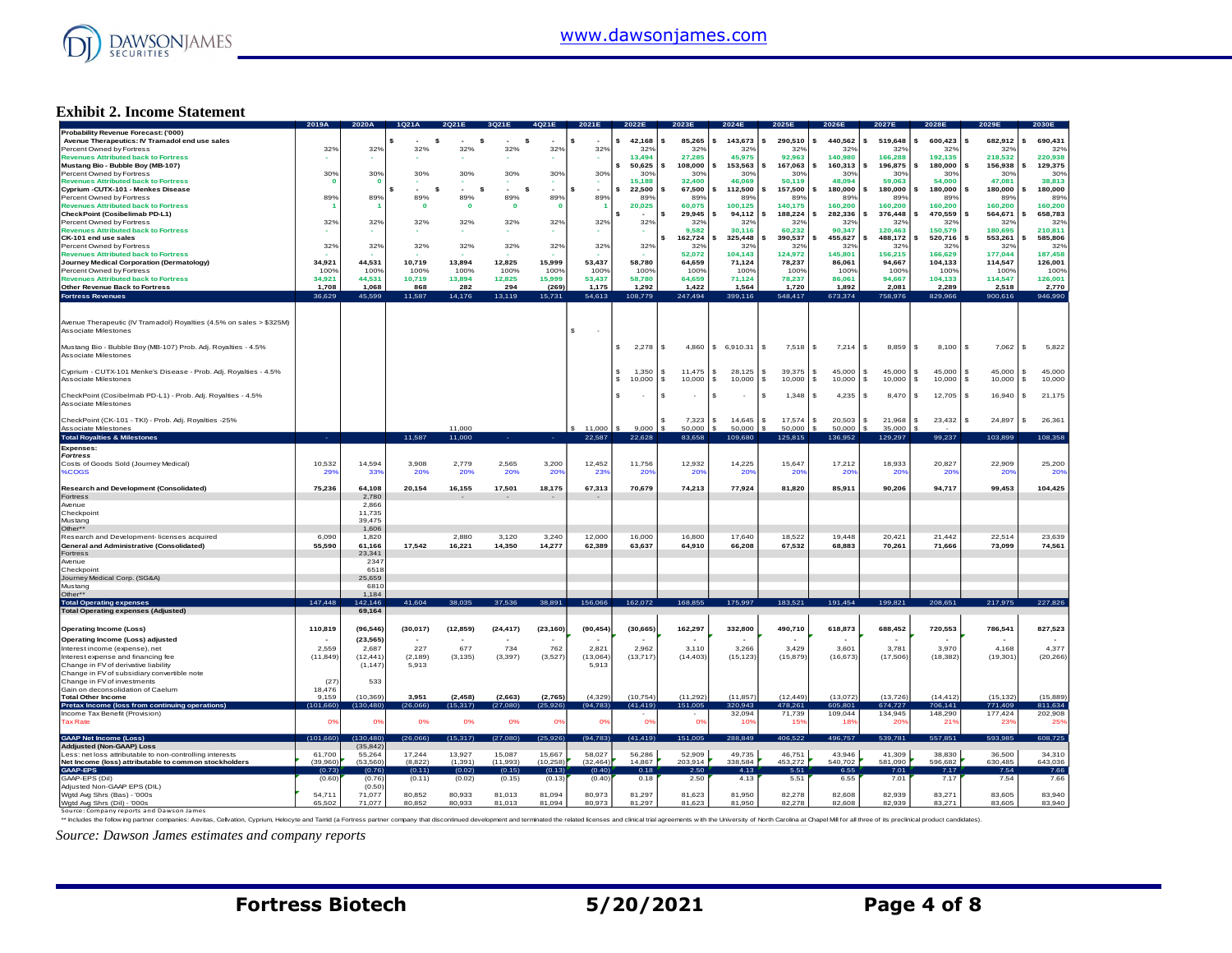

#### **Risk Analysis**

In addition to the typical risks associated with development stage specialty pharmaceutical companies, potential risks specific to Fortress Biotech are as follows:

**Financial risk.** The company may need to raise capital in the marketplace in order to successfully push its products into the next phase, and there can be no assurances that the company will be able to successfully raise capital and or do so on favorable terms.

**Clinical and regulatory risk**. Lead products must start and complete clinical trials. Trials may not produce results sufficient for regulatory approval.

**Partnership risk.** Fortress Biotech may seek partnerships for clinical development support and commercialization. We have no specific knowledge of any discussions with possible partners today, and there can be no assurances that the company will be able to secure a favorable partnership.

**Commercial risk.** There are no assurances that the company will be able to secure favorable pricing, commercially launch products, and achieve significant market share to become profitable.

**Legal and intellectual property risk.** The company may have to defend its patents and technical know-how, and there can be no assurances that the patents will not be infringed or will be held as valid if challenged, and or that the company may infringe on third parties' patents.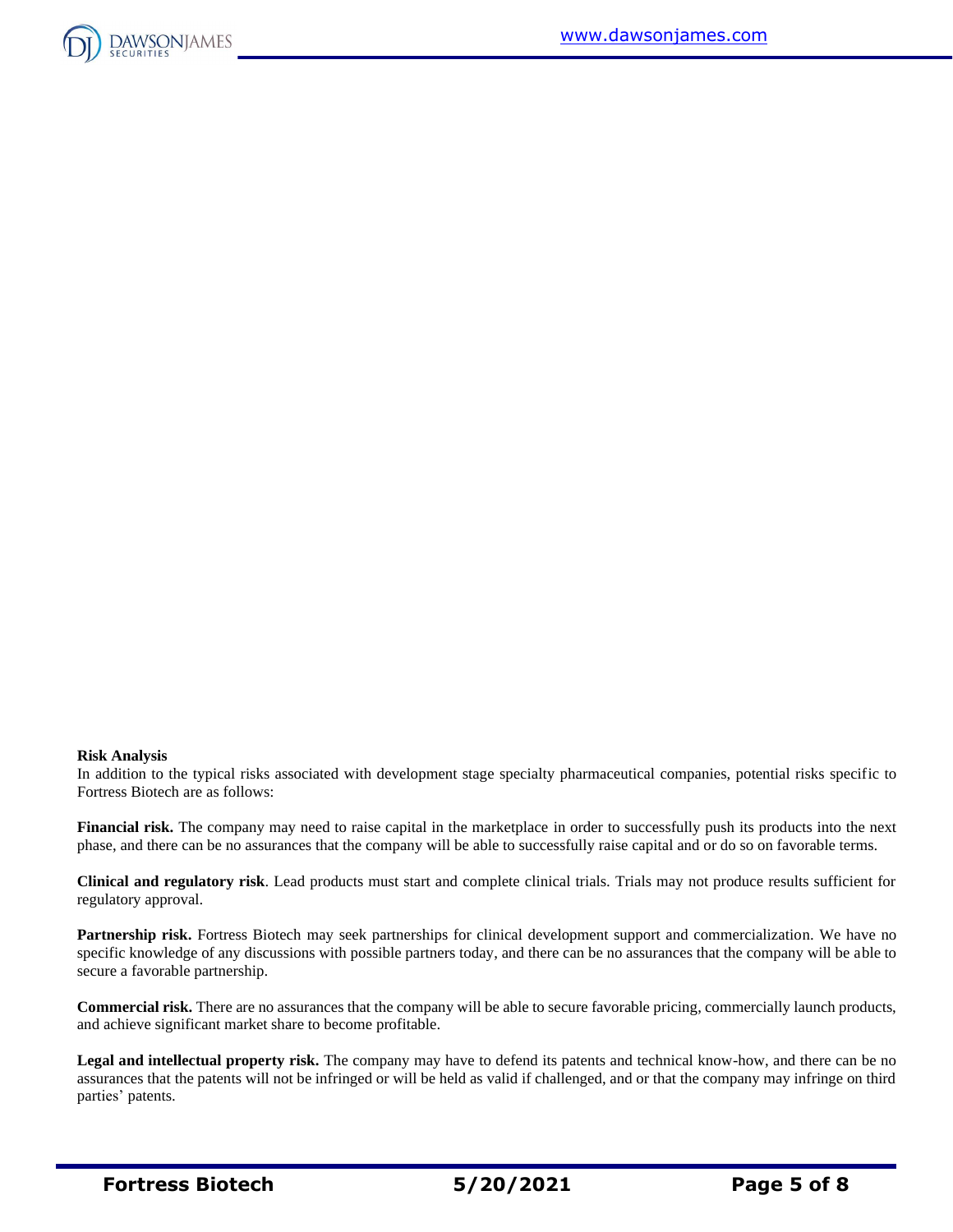



Companies mentioned in this report, working with Fortress and/or part of valuation discussion:

Alexion (ALXN/NASDAQ)-Not covered.

InvaGen Pharmaceuticals – (Private).

St. Jude Children's Research Hospital (Private).

Mustang Bio (MBIO/NASDAQ) – Not covered.

Checkpoint Therapeutics (CKPT/NASDAQ) – Not covered.

Avenue Therapeutics (ATXI/ NASDAQ) – Not covered.

Caelum Biosciences (Private).

Journey Medical Corporation (internal Fortress company).

Cyprium Therapeutics (Private).

Fuji Yakuhin (subsidiary of Fuji-Japan – Not Covered)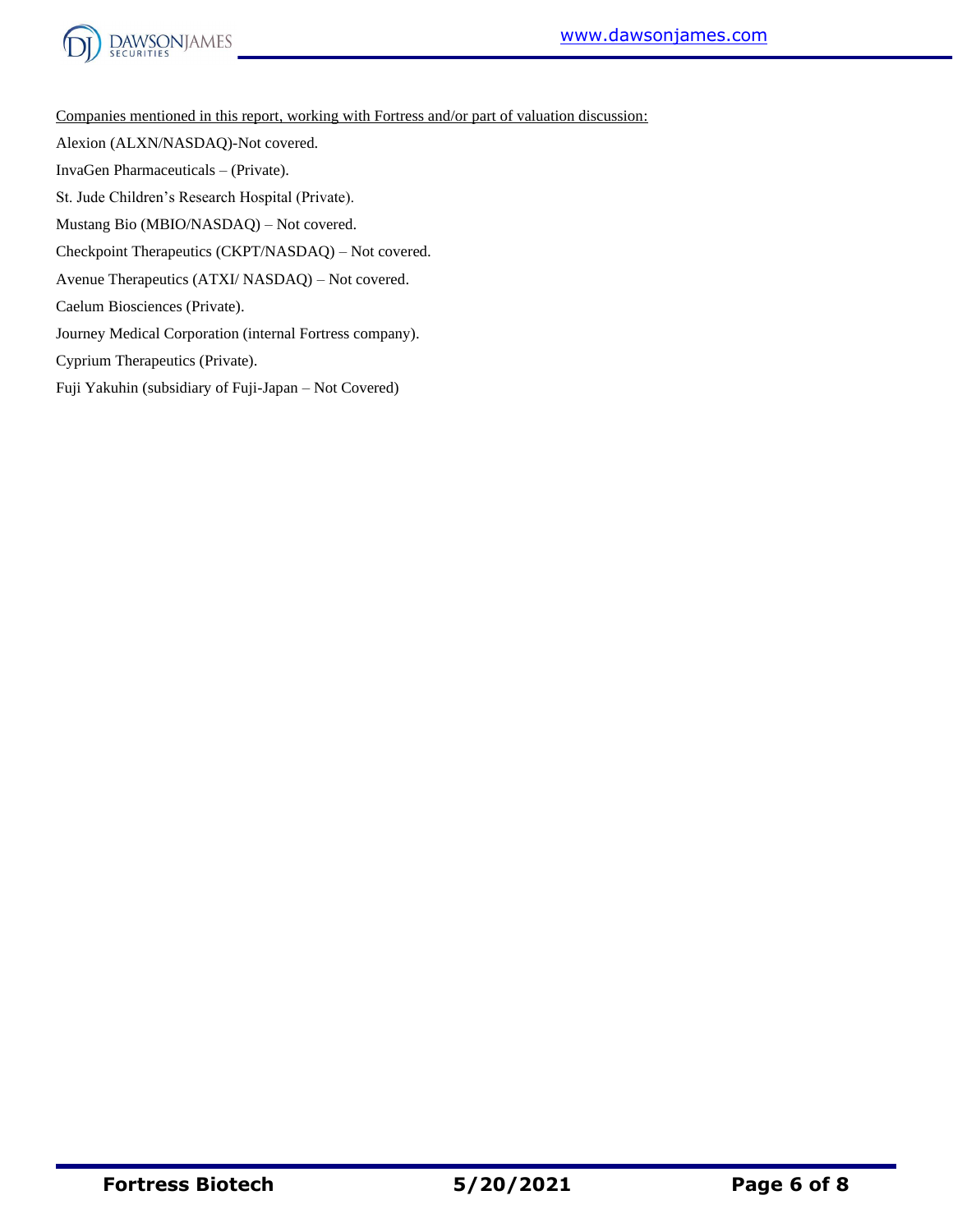

#### **Important Disclosures:**

#### **Price Chart:**



Dawson James Securities, Inc. (the "Firm") is a member of the Financial Industry Regulatory Authority ("FINRA") and the Securities Investor Protection Corporation ("SIPC").

The Firm does not make a market in the securities of the subject company(s). The Firm has engaged in investment banking relationships with the subject company in the prior twelve months, as a manager or co-manager of a public offering and has received compensation resulting from those relationships. The Firm may seek compensation for investment banking services in the future from the subject company(s). The Firm has not received other compensation from the subject company(s) in the last 12 months for services unrelated to managing or co-managing of a public offering.

Neither the research analyst(s) whose name appears on this report nor any member of his (their) household is an officer, director or advisory board member of these companies. The Firm and/or its directors and employees may own securities of the company(s) in this report and may increase or decrease holdings in the future. As of April 30, 2021, the Firm as a whole did not beneficially own 1% or more of any class of common equity securities of the subject company(s) of this report. The Firm, its officers, directors, analysts or employees may affect transactions in and have long or short positions in the securities (or options or warrants related to those securities) of the company(s) subject to this report. The Firm may affect transactions as principal or agent in those securities.